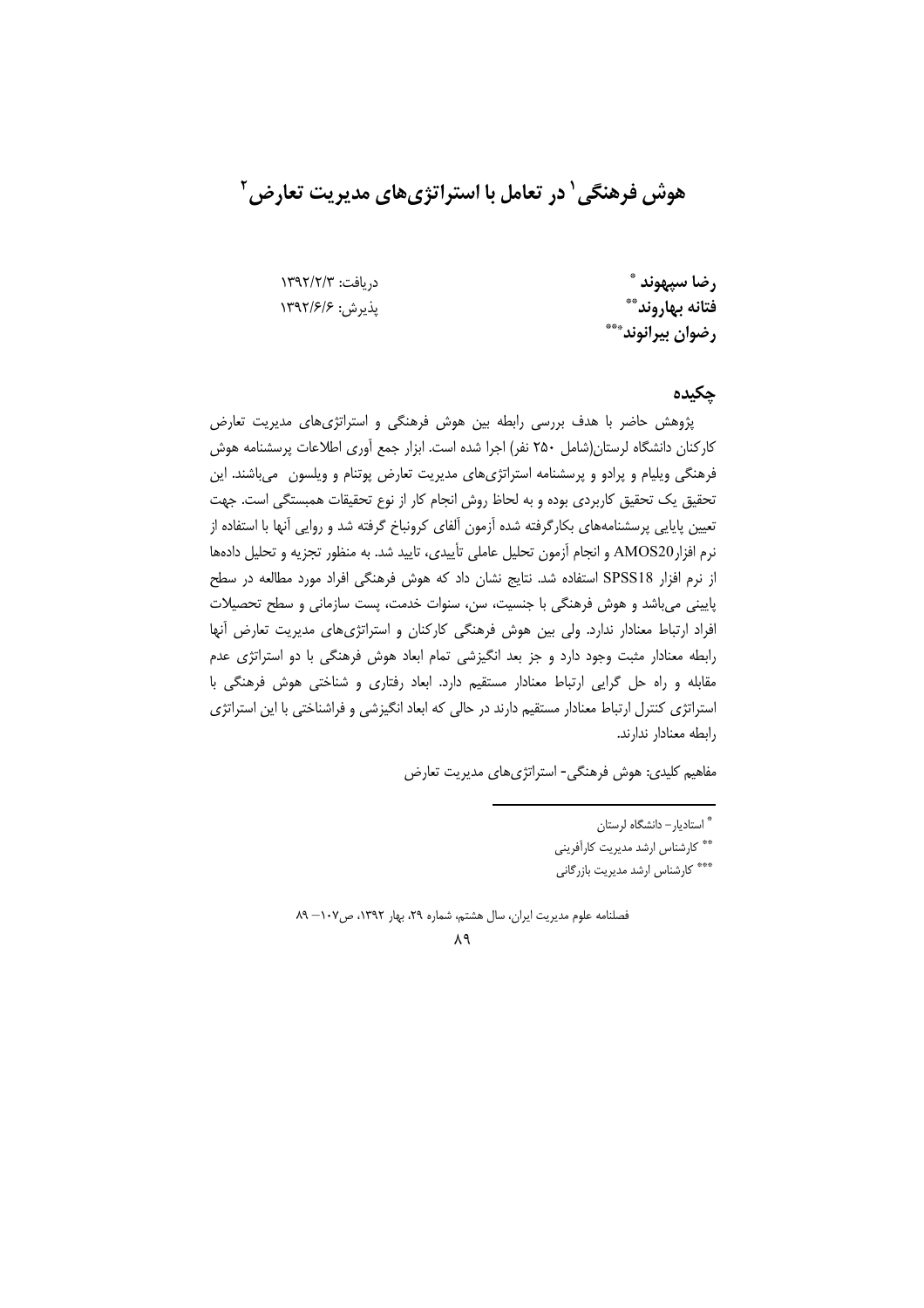#### مقدمه

پیامدها و آثار جهان بدون مرز به قدری زندگی بشر را تغییر داده که به کارگیری تدابیر و روشهای نوین را ضروری ساخته است . منابع انسانی به عنوان یکی از منابع مهم سازمان، از این تغییرات تأثیر فراوانی پذیرفته است، به نحوی که بی توجهی به این تغییرات و ناسازگاری با آنها، موجب ناکارآمدی سازمانها در شرایط جدید شده است ( Robbins, 2005). برخی اندیشمندان بر این باورند که نیروی انسانی توانمند، مزیت رقابتی در مقابل رقبا ایجاد میکند؛ از این رو باید برای افزایش توانمندیهای کارکنان برنامه ریزی داشته باشیم تا با نیازهای محیط همگام و همسو باشیم. یکی از این قابلیتها که با وجود نیروی کار ناهمگون در سازمانها ضروری است ، هوش فرهنگی است. بسیاری از افرادی که در محیط فرهنگی خود به عنوان افراد موفق و شایسته ظاهر میشوند، با خارج شدن از محیط فرهنگی خود و وارد شدن به محیطی بیگانه، با کاهش واضح کارآیی و اثربخشی مواجه میشوند ( .Triandis 2006).در حالی که عدمای دیگر به صورت کاملاً عکس، با تغییرات محیط فرهنگی به راحتی عملکرد خود را با شرایط جدید همسو میکنند .علت این امر را میتوان در میزان برخورداری هر كدام از اين افراد از قابليت هوش فرهنگي جستجو كرد(Teo, 2005). توانايي كار با افرادي با فرهنگهای مختلف، تنها با شناخت تفاوتهای فرهنگی گروههای قومی و ملی امکان پذیر است. هوش فرهنگی را می توان بهترین تشریح کننده این توانایی دانست که تمامی جنبههای مورد نیاز برای فعالیت اثربخش در موقعیتهای فرهنگی متنوع را در بر میگیرد (خیری و همکاران ، ۱۳۸۸). در جامعه امروز که تنوع فرهنگی در همه جا وجود دارد، ارتباطات خوب به چالش بزرگتری تبدیل شده است. شناخت، ارزش گذاشتن و حمایت از این تفاوتها میتواند بهرهوري هر فرد را در محل كارش حداكثر كند (Bibikova & Kotelnikov, 2006). با افزایش هوش فرهنگی، مدیر و اعضای گروه می توانند مبنایی برای درک و احترام متقابل باشند و توانایی افراد را در شناسایی راه حل مشکلات خود بالا ببرند (ابزری، اعتباریان و خانی، ۱۳۸۹). فردی که دارای هوش فرهنگی بالاست توانایی یادگیری در محیط فرهنگی جدید را دارد و از رویارویی با فرهنگ های جدید لذت می برد (Deng & Gibson, 2008).با افزای ش تعاملات مکرر، تفاوتهای فرهنگی، زمینههای بیشتری را برای ایجاد تعارض ، فراهم م ,کنند (Kaushal & Kwantes, 2006). اگر چه خود تعارض و حل آن، بخشی از هر فرهنگ محسوب می شوند، اما شیوه درک و بیان و برخورد با آن از فرهنگی به فرهنگ دیگر متفاوت است (Ramirez, 2010). بنابراین سنجش هوش فرهنگی افراد و بررسی ارتباط

 $\mathcal{A}$ .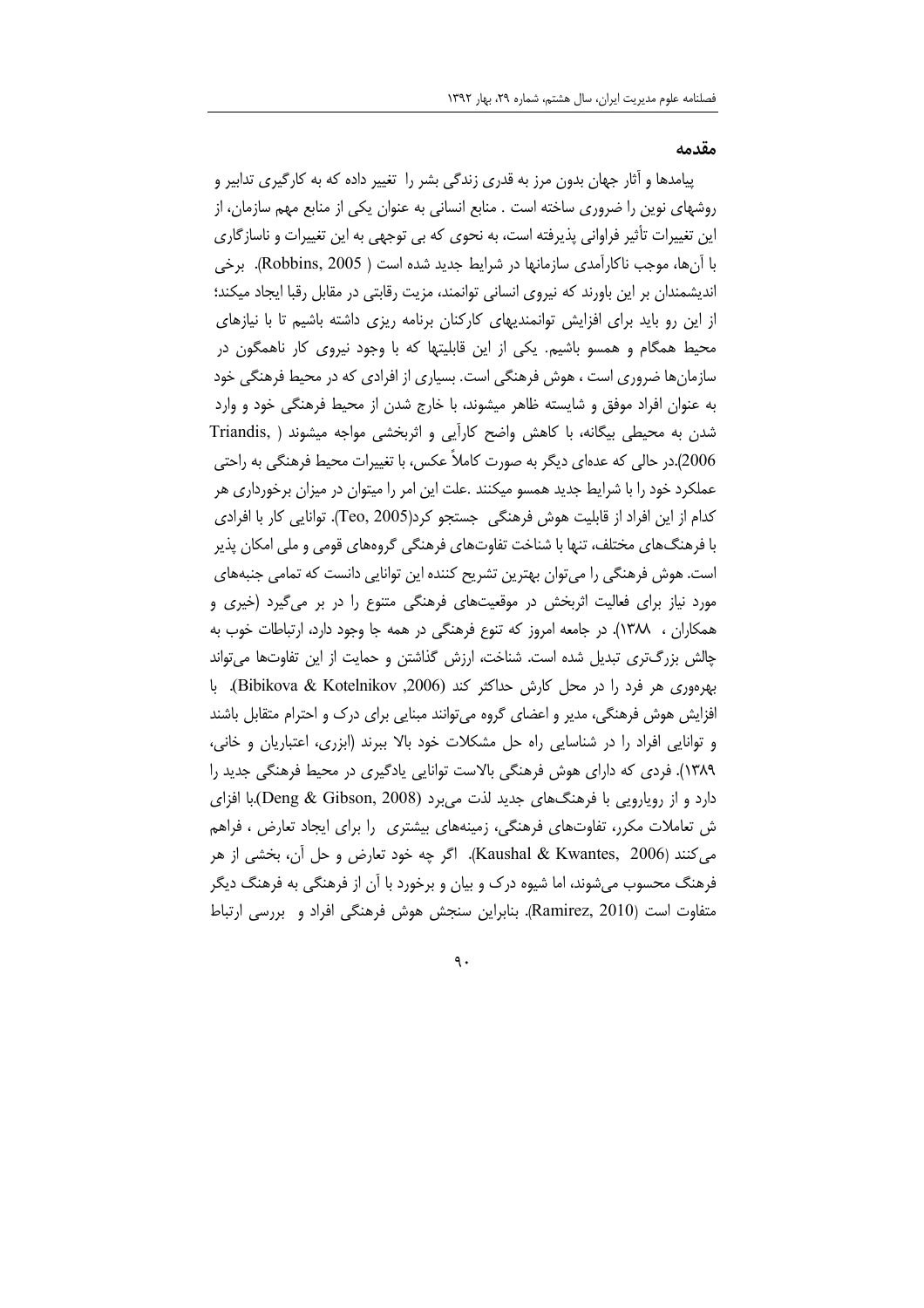آن با استراتژیهای انتخابی آنها برای حل مسائل سازمانی با توجه به اهمیت مطرح شده ضروری به نظر میرسد. پژوهش حاضر بر آن است تا این مقوله را در میان کارکنان دانشگاه لرستان مورد بررسی قرار دهد.

# ادبيات يژوهش هوش فرهنگي

گرچه بهره هوشی از سالهای دور مورد توجه روان شناسان قرار داشته و آزمونهای بسیاری برای سنجش و تقویت آن ارائه گردیده است، اما ابعاد جدید هوش مانند هوش فرهنگی تنها در سالهای اخیر مورد بحث و بررسی قرار گرفته اند ( نائیجی و عباسعلی زاده، ۱۳۸۶). مطالعه فرهنگ و هوش چند گانه به سال ۱۹۹۰ بر میگردد ( .Crawford-Mathis 2009). و مفهوم هوش فرهنگی برای نخستین بار توسط ایرلی و آنگ<sup>۳</sup> از محققین مدرسه کسب و کار لندن مطرح شد .این دو، هوش فرهنگی را قابلیت یادگیری الگوهای جدید در تعاملات فرهنگی و ارائه پاسخهای رفتاری صحیح به این الگوها تعریف کرده اند. ( Earley 2003 .(& Ang). آنها معتقد بودند در مواجهه با موقعیتهای فرهنگی جدید به زحمت میتوان علایم و نشانههای آشنایی یافت که بتوان از آنها در برقراری ارتباط سود جست. در این موارد، فرد باید با توجه به اطلاعات موجود یک چهارچوب شناختی مشترک تدوین کند، ولو اینکه این چهارچوب فاقد درک کافی از رفتارها و هنجارهای محلی باشد .تدوین چنین چهارچوبی تنها از عهده کسانی بر میأید که از هوش فرهنگی بالایی برخوردار باشند (Peterson, 2004). هوش فرهنگی درک ظاهر و باطن افراد از نظر فکری و عملی است. همچنین چارچوب و زبانی را در اختیار ما قرار میدهد که تفاوتها را درک کرده و روی آنها سرمایه گذاری کنیم نه اینکه آنها را تحمل کرده یا نادیده بگیریم . ( Plum, Achen, Dræby & Jensen, 2007). مركز هوش فرهنگي ، يک الگوي چهار بعدي براي سنجش هوش فرهنگی، که مهم ترین چارچوب مفهومی هوش فرهنگی نیز محسوب می شود، معرفی کرده است (نائیجی و عباسعلی زاده، ۱۳۹۰) .در این تحقیق از این الگو استفاده شده است. این الگو شامل چهار بعد زیر است:

**هوش فرهنگی شناختی** ٔ: بیانگر درک فرد از شباهتها و تفاو تهای فرهنگی است و دانش عمومی و نقشههای ذهنی و شناختی فرد از فرهنگهای دیگر را نشان می دهد (Cheng, 2007). این هوش نشان دهنده دانش فرد درباره هنجارها، شیوهها، آداب و رسوم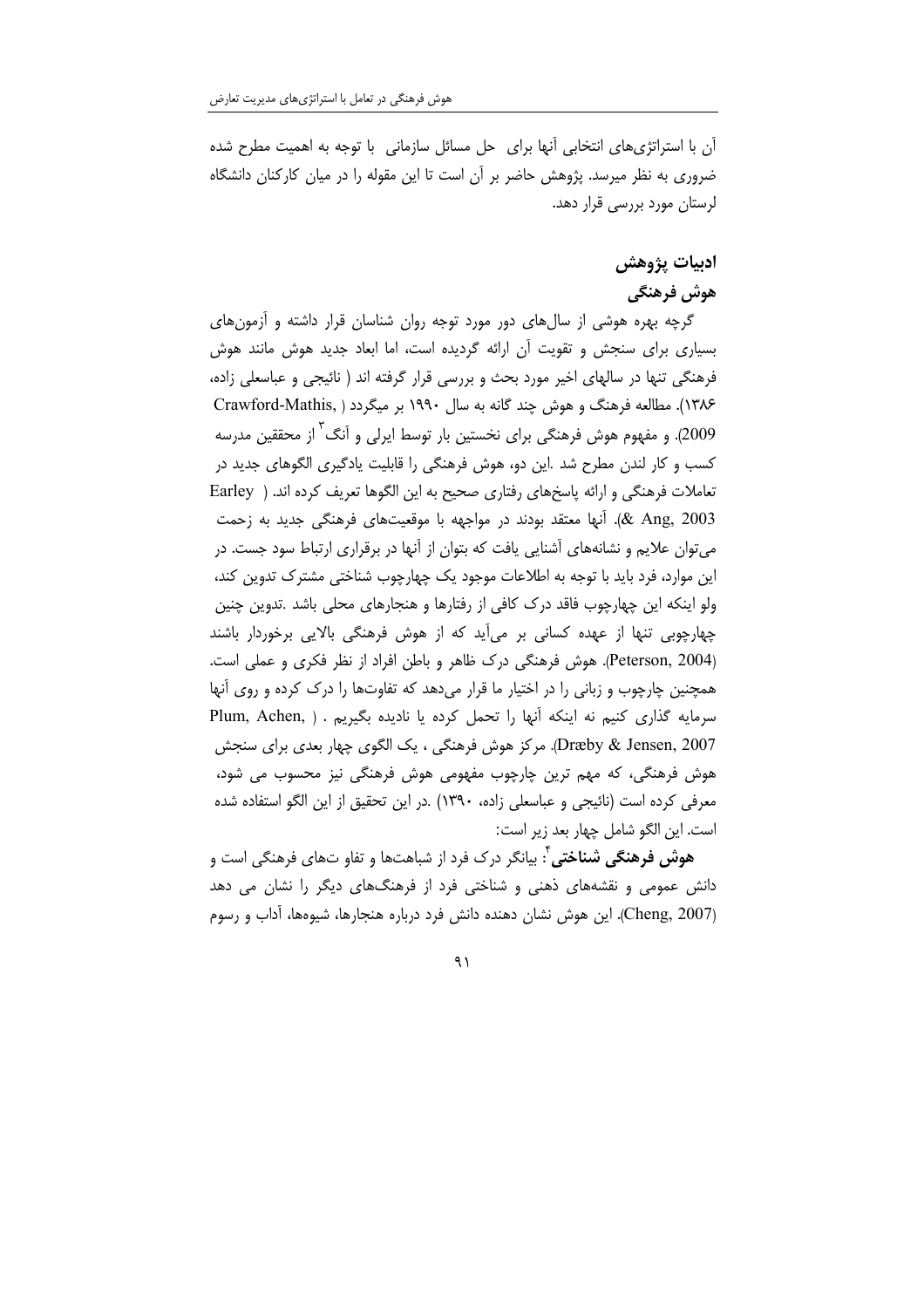فرهنگهای مختلف است که از طریق تحصیلات و یا تجربه شخصی به دست آمده است و شامل دانش اقتصادی، حقوقی، زبان شناسی، سیستمهای میان فردی، فرهنگها و خرده فرهنگهای مختلف است.( Ng , Van Dyne & Ang, 2012 ).

**هوش فرهنگی انگیزشی** ْ: توانایی توجه و صرف انرژی مستقیم در جهت یادگیری و كاركردن در شرايط فرهنگى متفاوت را منعكس ميكند. ( Ng et al, 2012 ). براساس اين بعد هوش فرهنگی، افراد تنها زمانی از عهدهی تعاملهای اثربخش فرهنگی بر می آیند که انگیزش و اعتماد به نفس زیادی داشته و به توانایی خود ایمان و باور داشته باشند ( Ang, ) .(Van Dyne, Koh  $& Ng, 2004$ 

هوش فرهنگی فراشناختی<sup>7</sup>: این بُعد در مرتبهی بالاتری از فرآیندهای شناختی قرار دارد. ( Ng et al, 2012 ). و تفكر فعال در مورد افراد و موقعيتهاى فرهنگى مختلف را ارتقا میدهد، از خشکی، مفروضات و تفکر محدود فرهنگی جلوگیری می کند و افراد را به سمت بازآفرینی استراتژیها هدایت میکند، بنابراین آنها تمایل دارند روابط بین فرهنگی موفقى را تجربه نمايند (Imai & Gelfand, 2007).

هوش فرهنگی رفتاری<sup>٬</sup>: منعکس کننده توانایی فرد برای ارائه رفتارهای کلامی و غیرکلامی در تعامل با افرادی است که دارای فرهنگهای مختلفی ( Ng et al, 2012 ). توانایی های ذهنی برای درک فرهنگی و انگیزش باید با توانایی انجام رفتار کلامی و غیر کلامی مناسب (کلمات، تن صدا، حالتهای صورت و حرکات بدن) بر اساس ارزشهای فرهنگی در موقعیتهای خاص تکمیل شوند. این رفتار، شامل گستره وسیعی از رفتارهای قابل انعطاف مي باشد (Ang et al, 2007).

# مدیریت تعارض ^

تعارض عبارت است از منازعه آشکار میان حداقل دو نفر به گونه ای که یکی احساس میکند کمبود امکانات، ناسازگاری اهداف و دخالت افراد دیگر مانع رسیدن فرد به اهدافش میشود (Susan, 2007). پژوهشگران، مدیریت تعارض را از نظر اهمیت برابر و حتی در مواقعی بیشتر از کارهایی مانند برنامه ریزی، سازماندهی، ارتباطات، انگیزش و تصمیم گیری میدانند(Rabinz., 1999 ) . تعارض زمانی به وجود میأید که فرد چنین درک میکند که طرف مقابل با او مخالف است یا قصد دارد مانع رسیدن وی به هدف مورد نظرش شود. روندهایی مانند تغییرهای مستمر در شیوه ی انجام کار، تنوع بیشتر ترکیب کارکنان و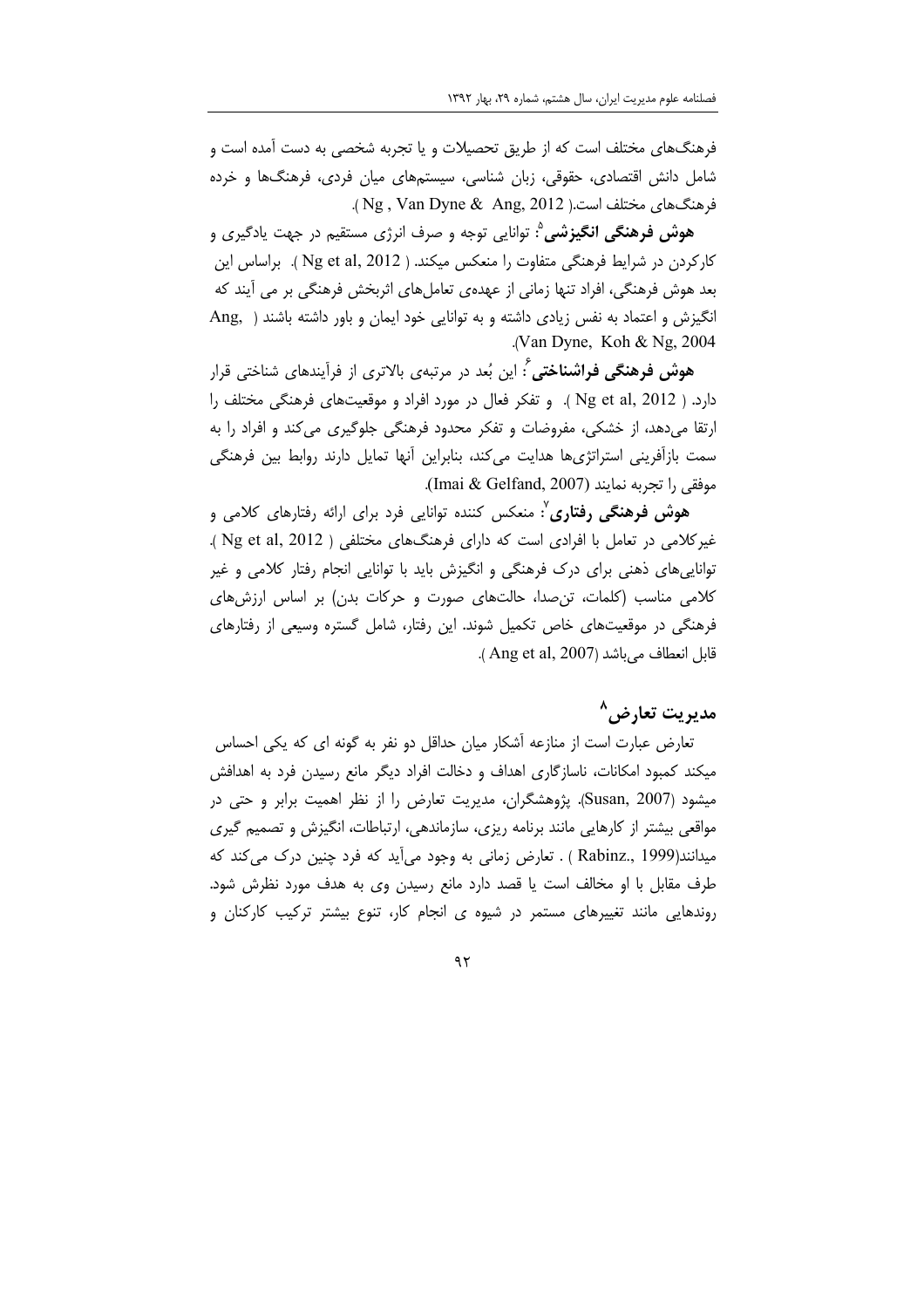کارهای تیمی بیشتر، دست به دست هم دادهاند تا تعارض را در دنیای امروز اجتناب ناپذیر سازند (Callanan, Benzing & Perri , 2006) .يكي از مهم ترين عواملي كه مي تواند باعث رفع تعارض به نحوی مطلوب گردد، انتخاب سبکهای کارآمد و اثربخش در حل این تعارضات است.(کشتکاران و همکاران،۱۳۹۰). مدیریت تعارض شامل فعالیتهایی است که در جهت استفاده از تعارضات موجود براى حركت و ايجاد خلاقيت و پويايي سازمانها انجام میگیرد و توسط آنها از تعارضات موجود جهت ایجاد روحیه نوآوری و خلق روشهای کامل تر استفاده می شود (حدادی، امیرتاش، خواجه صالحانی و اسماعیلی، ۱۳۹۰). تعارض می تواند با استفاده از مهارتهایی چون ارتباطات مؤثر، حل مسئله و مذاکره، مدیریت شود. قبل از هر چیز برای اداره تعارض باید آن را شناسایی و تجزیه و تحلیل کرد و علل ایجاد آن را مورد بررسی قرار داد. نکته کلیدی پس از تشخیص تعارض و علل آن ، انتخاب سبک مناسب است ( جهانیان ، ۱۳۹۰). مدیریت تعارض سبکها و تکنیکهای گوناگونی دارد که در طی سالیان رشد و توسعه یافته اند. بلیک و موتون ْ با بررسی حل تعارض در مفهوم نوع شناسی خود اظهار داشتند افراد دو نوع رفتار متعارض را از خود بروز می دهند: میل به رسیدن به اهداف فردی خود و رضایت خود( قاطعیت) و میل به حفظ روابط بین فردی و رضایت دیگران (همکاری). بر حسب این نوع گرایش پنج استراتژی مدیریت تعارض یعنی اجتناب، سازش، سازگاری، رقابت(کنترل) و همکاری مطرح می،شود.استراتژی اجتناب ( فقدان همکاری، فقدان قاطعیت)، فرد در برخورد با تعارض خود را کنار کشیده یا اینکه پدیده تعارض را سرکوب می کند. استراتژی سازش( فقدان قاطعیت، وجود همکاری) فرد به منظور تسکین دادن طرف مقابل و حفظ روابط منافع طرف مقابل را به منافع خود ترجيح دهد. استراتژي رقابت ( فقدان همکاری، وجود قاطعیت) مبین بکارگیری شیوههای استبدادی آمرانه و تحکم آمیز برای کنترل تعارض است. استراتژی سازگاری (همکاری متوسط، قاطعیت متوسط) موقعیتی است که طرفین دعوا توافق می کنند تا بخشی از مواضع خود را نادیده گرفته و مقداری امتیاز بگیرند. در این روش هر یک از طرفین مقداری بازنده و مقداری برنده هستند و بالأخره هنگامی که یک یا هر دو طرف به تحقق اهداف و منافع خود و طرف مقابل تمایل زیادی دارد، جهت گیری به سمت همکاری یا تشریک مساعی خواهد ( .Holt & Devore 2005) پوتنام و ویلسون<sup>۱۰</sup> این پنج استراتژی را در قالب سه استراتژی راه حل گرایی ( سازگاری و همکاری)، فقدان مقابله( سازش و اجتناب)، و کنترل(رقابت) دسته بندی کردهاند. از آنجایی که استراتژیهای حل تعارض برای حل و فصل تعارضات ضروری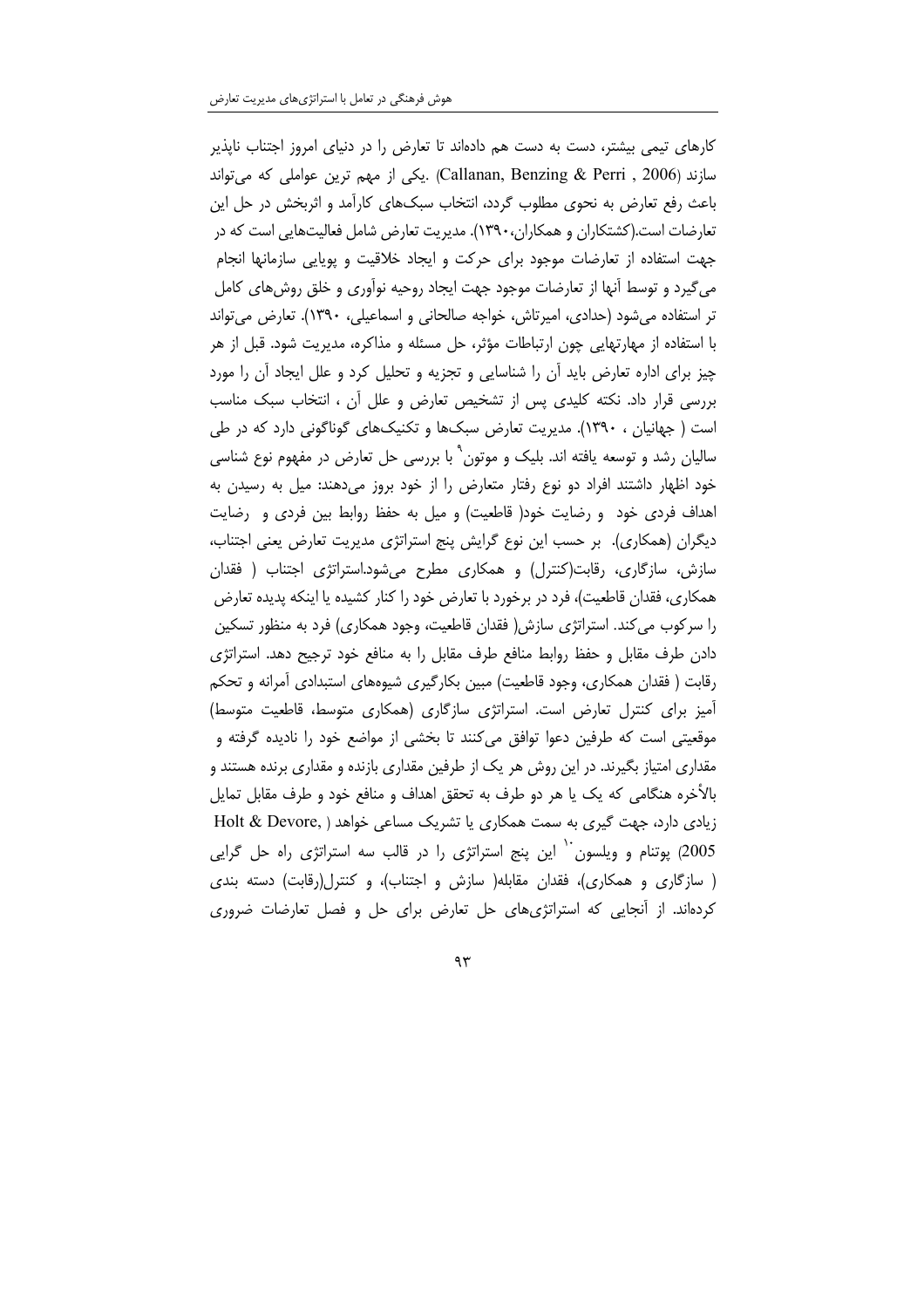هستند، تمرکز زیادی بر روی متغیرهایی که ترجیحات افراد در مورد استراتژی های حل تعارض را تحت تأثير قرار مىدهند يا پيش بينى مى كنند، صورت گرفته است ( @ Wood Bell, 2008). هر چند جستجوهای پژوهشگر نشان داد که تاکنون تحقیقی که به طور مستقیم رابطه بین هوش فرهنگی و ابعاد آن با استراتژیهای مدیریت تعارض را بسنجد صورت نگرفته است و بیشتر تحقیقات انجام شده به بررسی رابطه بین هوش هیجانی و سبکهای مدیریت تعارض پرداخته اند، با این وجود میتوان به پژوهشهای زیر به عنوان مرتبط ترین پژوهشهای صورت گرفته در این زمینه اشاره کرد:

رحیمی، کشتی دار و خوشبختی (۱۳۹۱) در سنجش میزان هوش فرهنگی مدیران فدراسیون های منتخب در کشور و رابطه آن با سبک رهبری تحول آفرین، به این نتیجه رسیدند که بین هوش فرهنگی و سبک رهبری و رفتار با سبک رهبری ارتباط معناداری وجود دارد و هوش فرهنگی می تواند متغیر پیشگوی رهبری باشد. نائیجی و عباسعلی زاده (۱۳۹۰) در بررسی رابطه بین هوش فرهنگی و ویژگیهای کارآفرینانه مدیران سازمانهای غیر انتفاعی در ایران، به این نتیجه رسیدند که رابطه عمیقی بین هوش فرهنگی و ویژگیهای کارآفرینان وجود دارد. هم چنین از میان از میان چهار بعد هوش فرهنگی، ابعاد رفتاری و شناختی در سطح ۰/۰۱ با کارآفرینی رابطه علّی نشان دادند. کرد نوقابی، اشکان و میزایی رافع در سال ۱۳۹۱، در بررسی ارتباط بین هوش هیجانی و سبک مدیریت تعارض، به این نتیجه رسیدند که بین هوش هیجانی و سبک همکاری و سبک اجتناب همبستگی مثبت و بین هوش هیجانی و سبک ایثار و رقابت همبستگی منفی وجود دارد، اما بین هوش هیجانی و سبک مصالحه همبستگی معناداری مشاهده نشد. ون `` و همکارانش (۲۰۰۷) در پژوهشی به اندازهگیری هوش فرهنگی و میزان تأثیر آن بر سازگاری، تصمیمگیری، انطباق فرهنگی و عملکرد وظیفهای پرداختند. نتایج این تحقیق نشان داد که ابعاد هوش فرهنگی با هر کدام از متغیرها ارتباط دارد و در واقع هوش فرهنگی بر قضاوت فرهنگی و تصمیم گیری فرد تأثیرگذار است. همچنین ابعاد رفتار و انگیزش میزان انطباق فرهنگی فرد را با موقعیت-های جدید فرهنگی پیش بینی میکند و بالأخره ابعاد استراتژی و رفتار فرهنگی بر عملکرد وظیفهای فرد تأثیر گذار هستند.چانگ –شنگ، ساردسیا و جینگ هووا،۱۲ (۲۰۰۶)، در تحقیقی با عنوان رابطه هوش هیجانی با سبکهای مدیریت تعارض به این نتیجه رسیدند که هوش هیجانی بر سبکهای مدیریت تعارض همکاری( انسجام ) و سازش (مدارا) نفوذ معناداری دارد. آنگ و همکارانش (۲۰۰۷) به اندازهگیری هوش فرهنگی و اثرات آن بر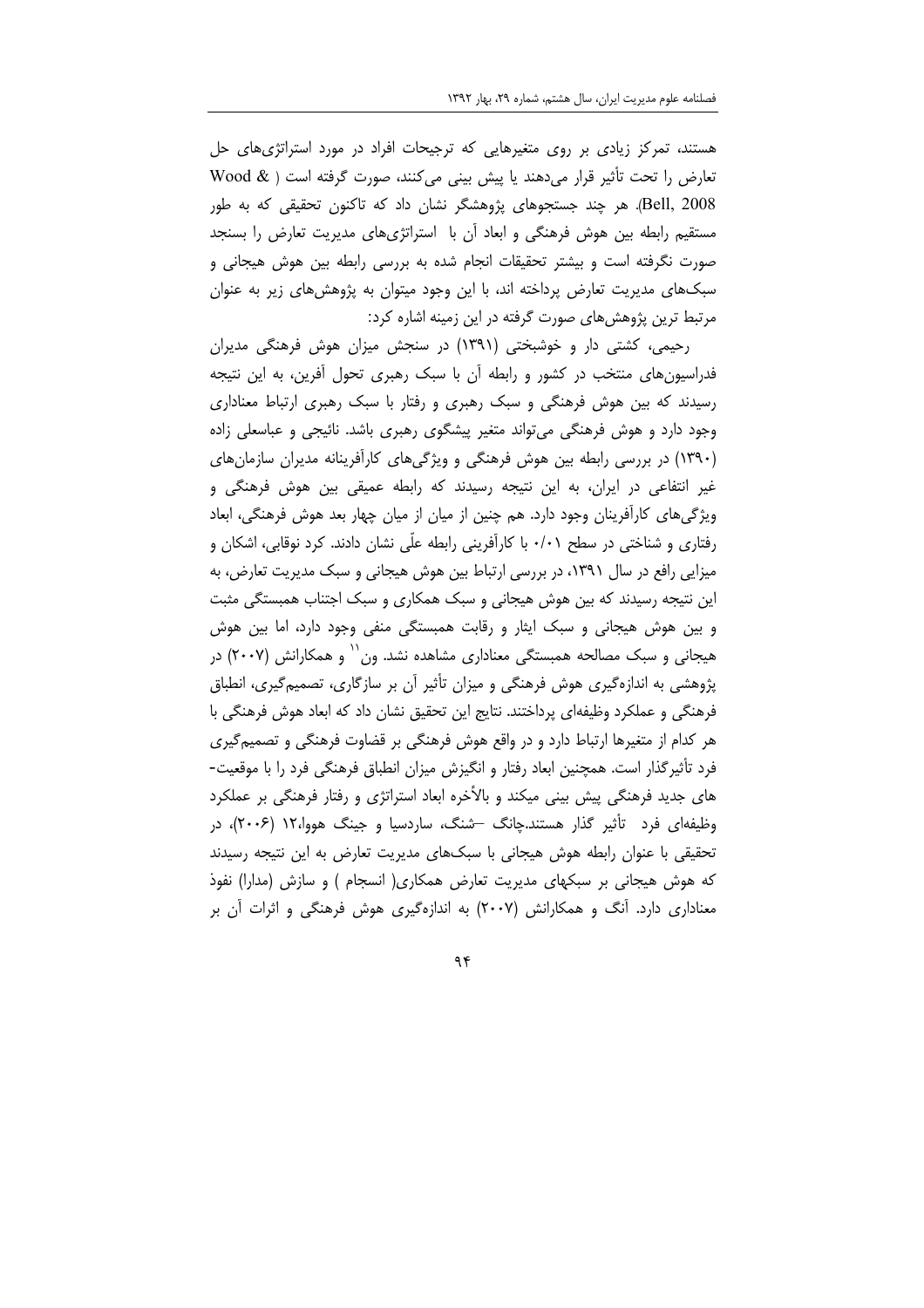قضاوت فرهنگی، تصمیمگیری، انطباق فرهنگی و عملکرد وظیفهای پرداختند.، نتایج نشان دهنده یک الگوی مداوم از روابط بود، هوش فراشناختی و شناختی پیش بینی کننده قضاوت فرهنگی و تصمیم گیری شناخته شدند، هوش شناختی و رفتاری سازگاری و انطباق فرهنگ را پیش بینی کردند و هوش فراشناختی و رفتاری عملکرد وظیفهای را پیش بینی کردند. سماره، پائول، میتیکین و ستارامان١٣ در سال ٢٠٠٢ در بررسی ارتباط بین سبک مدیریت تعارض تشریک مساعی و تنوع فرهنگی در محیط بازار جهانی دریافتند سبک مدیریت تعارض تشریک مساعی همچنان که بر کیفیت تصمیمگیری تأثیر مثبت دارد بر میزان توافق میان اعضای گروه تأثیر مثبت دارد. آنها همچنین دریافتند که ترکیب تیمهای نامتجانس منجر به توافق گروهی میشود. سبک اجتناب بیشتر توسط افرادی با فرهنگ و ارزشهای خویشاوندی بالا مانند کارمندان چینی و همچنین در عربستان صعودی بکار گرفته میشود. الساید و بودا<sup>۱۲</sup> (۱۹۹۶) در مطالعهای برای شناسایی تأثیر فرهنگ بر سبکها مدیریت تعارض درکشورهای عربی خاورمیانه و ایلات متحده، به این نتیجه رسیدند که کشورهای عربی خاورمیانه بیشتر از سبکهای اجتناب و یکپارچگی(انسجام) استفاده میکنند و سبکهای کنترل، مصالحه و سازش بیشتر توسط مدیران ایالات متحده در برخورد با تعارضات اتخاذ می شوند. لی ۱<sup>۵</sup> (۲۰۰۳) اظهار داشت ِ در تایوان سبک اجتناب برای حل تعارضات بر سایر سبکها ترجیح داده میشود زیرا ارزشهای سنتی و قد یمی و فرهنگ تایوان تاکید زیادی بر برقراری صلح و جلوگیری از بروز مشکلات در روابط را دارند. با توجه به ادبیات مطرح شده، سؤالات پژوهش را میتوان به شکل زیر مطرح کرد:

- اَیا بین هوش فرهنگی کارکنان و استراتژیهای حل تعارض اّنها، رابطه معنادار وجود دارد؟
- آیا بین ابعاد هوش فرهنگی کارکنان و استراتژیهای حل تعارض آنها، رابطه معنادار وجود دارد؟

### روش پژوهش

تحقيق حاضر از لحاظ هدف توصيفي است و به لحاظ روش انجام كار از نوع تحقيقات همبستگی است .جامعه آماری این تحقیق را کارکنان دانشگاه لرستان تشکیل می دهد که تعداد آنها ۲۵۰ نفر میباشند و تعداد نمونه آماری بر اساس جدول کرجسی و مورگان <sup>۱٬</sup> ۱۵۲ نفر تعیین شد. بنابراین تعداد ۱۵۲ پرسشنامه بین جامعه آماری توزیع شد که ۱۳۰پرسشنامه به صورت کامل و پر شده بازگردانده شد و در نتیجه تجزیه و تحلیل آماری بر روی ۱۳۰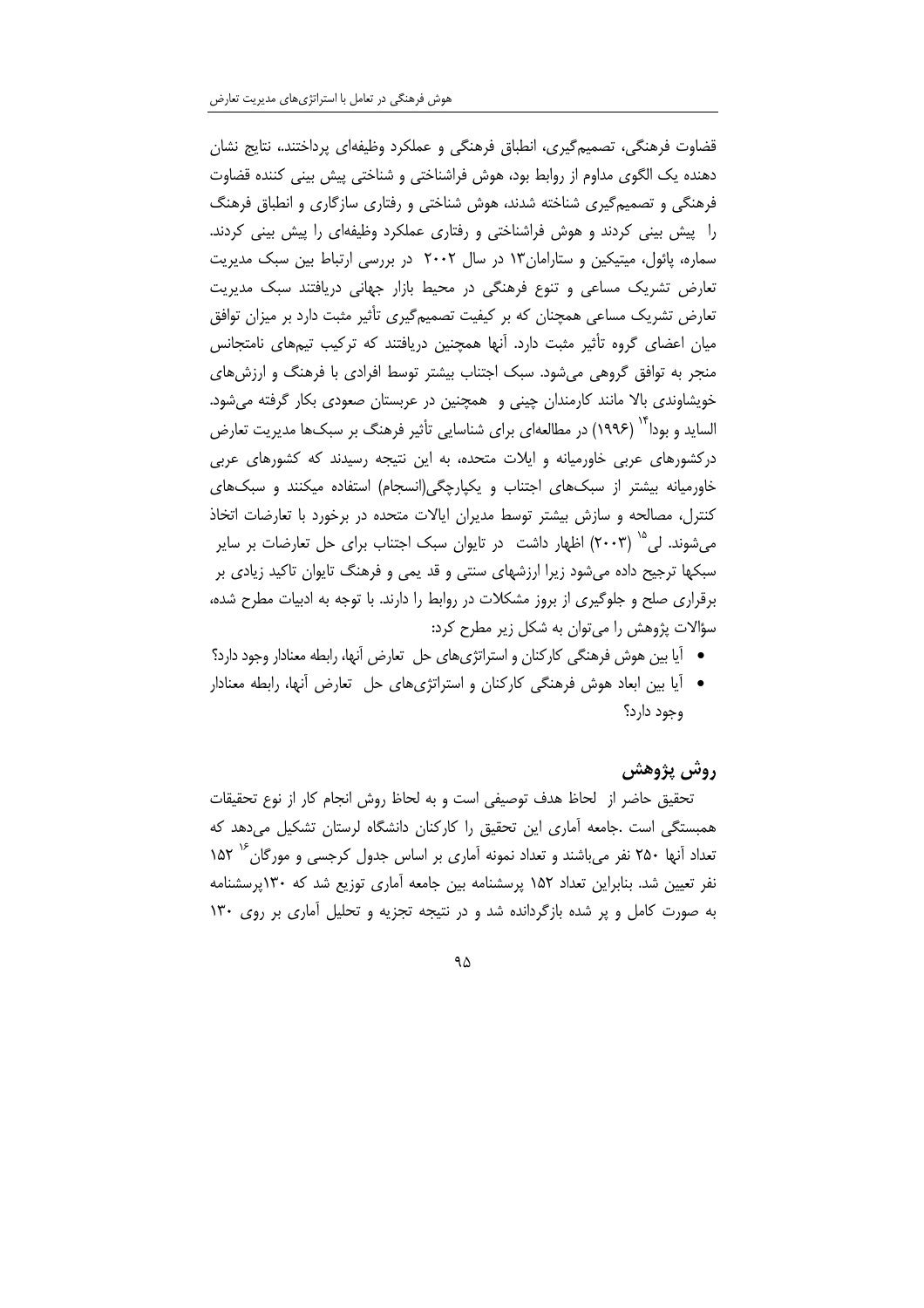پرسشنامه انجام شد. ابزار گردآوری دادهها شامل دو پرسشنامه استاندارد هوش فرهنگی ویلیام و پرادو و پرسشنامه سبک مدیریت تعارض با توجه به مدل پوتنام و ویلسون بود. اطلاعات جمعیت شناختی بررسی شده شامل سن، جنسیت، سطح تحصیلات، سنوات خدمت و پست سازمانی افراد بود. پرسشنامه هوش فرهنگی ویلیام و پرادو شامل ۱۹ سؤال پنج گزینهای بود که به شیوه لیکرت با مقیاس کاملاً موافقم، موافقم، بی نظرم، مخالفم، کاملاً مخالفم) طراحی و از ۱تا ۵ امتیاز بندی شده بود. در این پرسشنامه به منظور سنجش هوش فرهنگی چهار بعد فراشناختی، شناختی، انگیزشی و رفتاری مورد سنجش قرار گرفتند. پرسشنامه سبک مدیریت تعارض پونتام و ویلسون نیز شامل ۳۰ سؤال بود که سبکهای مدیریت تعارض شامل استراتژی عدم مقابله (اجتناب و تطبیق یا سازش ) استراتژی راه حل گرایی (شامل شیوه همکاری و مصالحه) و استراتژی کنترل (شامل شیوه رقابتی) را در طیف زمانی (همیشه، غالباً، گاهی اوقات، به ندرت، هرگز) مورد سنجش قرار میدهد. روایی ظاهری ابزارهای بکارگفته شده با نظرسنجی از خبرگان و اساتید دانشگاه تأیید شد و روایی محتوا با انجام آزمون تحليل عاملي تأييدي توسط نرم افزار AMOS20 و با انجام اصلاحات مورد تأیید قرار گرفت. علاوه بر این میزان آلفای کرونباخ برای پرسشنامههای بکارگرفته شده جهت تعیین میزان پایایی ابزار محاسبه شد که این میزان بالاتر از ۰/۷ به دست آمد و نشان از پایایی خوب ابزار بود. برای تحلیل دادهها، با استفاده از نرم افزار SPSS18 آزمونهای تحلیل واریانس، t برای نمونههای مستقل و در نهایت ضریب همبستگی پیرسون صورت گر فت.

#### يافتههاي يژوهش

جهت مشخص کردن اینکه شاخصهای اندازهگیری (سؤالات پرسشنامه ) تا چه اندازهای برای سنجش متغیرها قابل قبول میباشند( روایی محتوا) ، تمام متغیرها (سؤالات) بطور مجزا با انجام أزمون تحليل عاملي تأييدي توسط نرم افزار AMOS20 مورد أزمون قرار گرفته و پس از حذف دو سؤال از پرسشنامه هوش فرهنگی و پنج سوأل از پرسشنامه  $\rm{``GFI}$  . «بيريت تعارض مورد تأييد قرار گرفت. ينج شاخص RMSEA " ، (X<sup>2</sup>/df)،  $\rm{GFI}$ و FI"، وCFI"، به عنوان شاخصهای کلی برازش برای الگوهای اندازهگیری(تحلیل عاملی تاییدی) محاسبه شدند. در توضیح مقادیر شاخص های برازش لازم است ذکر شود که شاخص  $\lambda^2/\mathrm{d} \mathrm{f})$  ، شاخصی است که به قدر مطلق پسماندها توجه دارد و هرچه به عدد صفر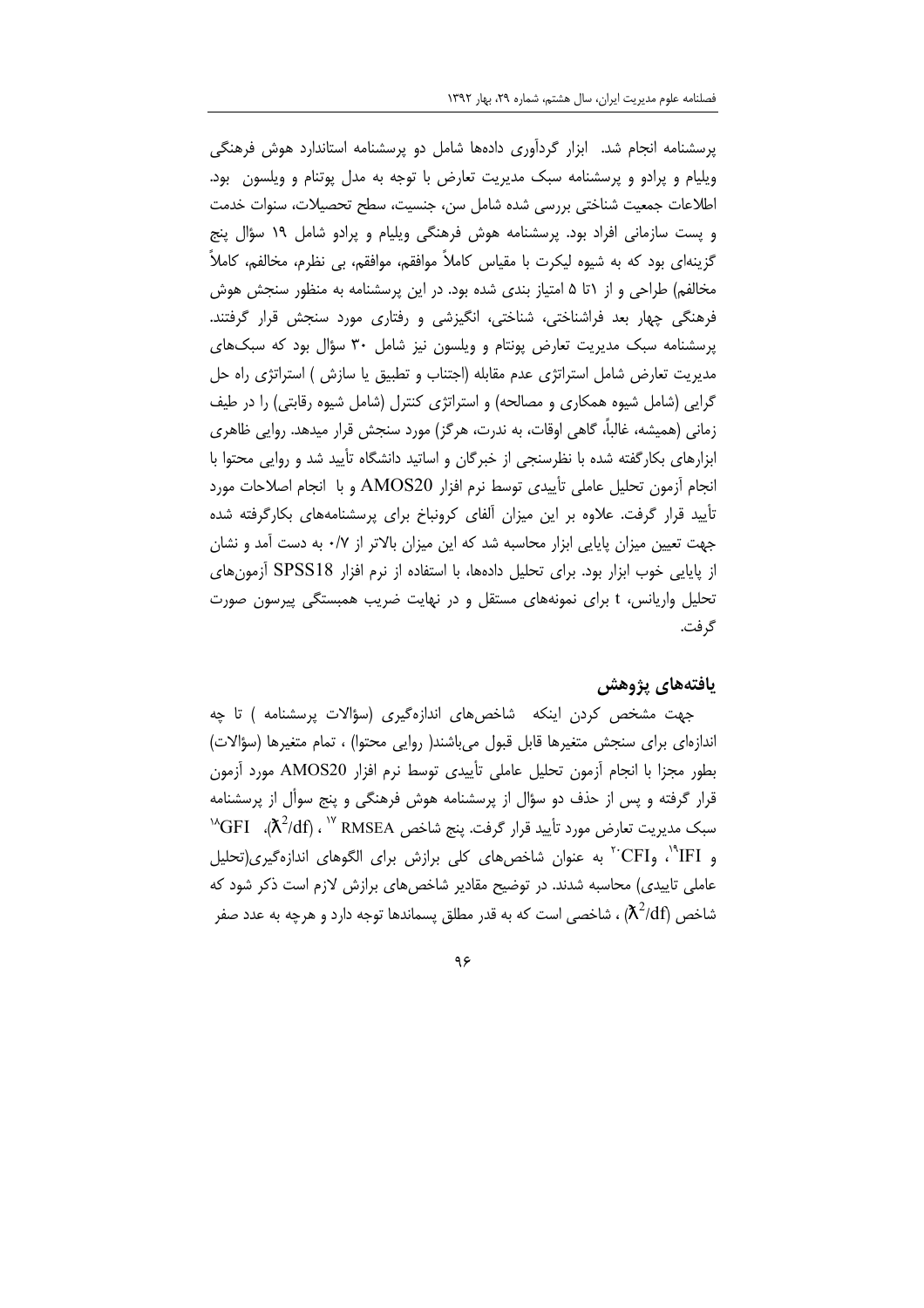نزدیکتر باشد، خوبی برازش شاخصهای اندازهگیری متغیرهای مشاهده (سؤالات) را نشان میدهد (هومن، ۱۳۸۴). و اگر این شاخص بین عدد ۱ و ۳ باشد نشانی از تایید بالاتر برازش شاخص۱۲۸۹). مقدار از مگیری متغیرهای مشاهده (سؤالات) خواهد بود. ( قاسمی،۱۳۸۹). مقدار این شاخص برای هر یک از متغیرهای هوش فرهنگی فراشناختی، هوش فرهنگی شناختی، هوش فرهنگی انگیزشی، هوش فرهنگی رفتاری و هوش فرهنگی کل به ترتیب۲/۴۲، ۰/۴۸ ۱/۶۸، ۱/۴۹ ، ۱/۷۶ و برای متغیرهای استراتژی عدم مقابله، استراتژی راه حل گرایی و استراتژی کنترل به ترتیب ۰/۹۷۶ ۰/۹۷۶ و ۱/۶ به دست آمد. شاخص RMSEA هر چه کوچکتر از ۰/۱ باشد بهتر است؛ و سه شاخص GFI, IFI وCFI هرچه به عدد یک نزدیکتر باشند کارایی بیشتر شاخصهای اندازهگیری متغیرهای مشاهده (سؤالات) را نشان میدهند. ( قاسمی،۱۳۸۹). مقدار شاخص RMSEA برای متغیرهای هوش فرهنگی فراشناختی، هوش فرهنگی شناختی، هوش فرهنگی انگیزشی، هوش فرهنگی رفتاری و هوش فرهنگی کل به ترتیب ۰/۰۸ ۰، ۰/۰۸، ۰/۰۷، ۰/۰۹، و برای متغیرهای استراتژی عدم مقابله ، استراتژی راه حل گرایی و استراتژی کنترل نیز به ترتیب ۰، ۰، و ۰/۰۸ به دست آمد. مقادیر سه شاخصGFI ، GFI برای متغیر هوش فرهنگی فراشناختی به ترتیب ۰/۹۷۲، ۰/۹۶ ۰/۹۶۱، برای متغیر هوش فرهنگی شناختی ۰/۹۹، ۰/ ۱ ، برای متغیر هوش فرهنگی انگیزشی ۰/۹۲، ۰/۹۲، ۰/۹۳، برای متغیر هوش فرهنگی رفتاری ۰/۹۸، ۰/۹۹، ۰/۹۹، و برای هوش فرهنگی کل نیز ۰/۹۸، ۰/۹۹ و ۰/۹۹ به دست آمد. همچنین مقادیر این سه شاخص برای متغیر استراتژی عدم مقابله به ترتیب ۰/۹۵ ۰/ ۱ برای متغیر استراتژی راه حل گرایی ۰/۹۲ ۰/ ۱ و برای متغیر استراتژی کنترل ۰/۹۳ و ۰/۹۲ به دست آمد. میتوان گفت مقادیر شاخصهای برازش به دست آمده نشان دهنده آن است که شاخصهای اندازهگیری متغیرهای مشاهده (سؤالات) توانسته اند متغیرهای هوش فرهنگی و ابعاد آن و همچنین استراتژیهای مدیریت تعارض را به صورت قابل قبول مورد سنجش قرار دهند. جهت سنجش پایایی پرسشنامههای بکار گرفته شده نیز آزمون آلفای کرونباخ گرفته شد، میزان آلفای به دست آمده برای متغیرهای هوش فرهنگی فراشناختی، هوش فرهنگی شناختی، هوش فرهنگی انگیزشی، هوش فرهنگی رفتاری به ترتیب ۰/۷۲، ۰/۷۵، ۰/۷۳، ۰/۷۴ و برای هوش فرهنگی کل ۷۴/۰ به دست آمد. همچنین میزان آلفا برای متغیر استراتژی عدم مقابله ۰۰/۷۴ متغیر استراتژی راه حل گرایی ۰/۷۶ و متغیر استراتژی کنترل ۰/۷۴ به دست آمد. نتایج آلفای کرونباخ حاکی از پایایی مناسب پرسشنامهها است.

 $9V$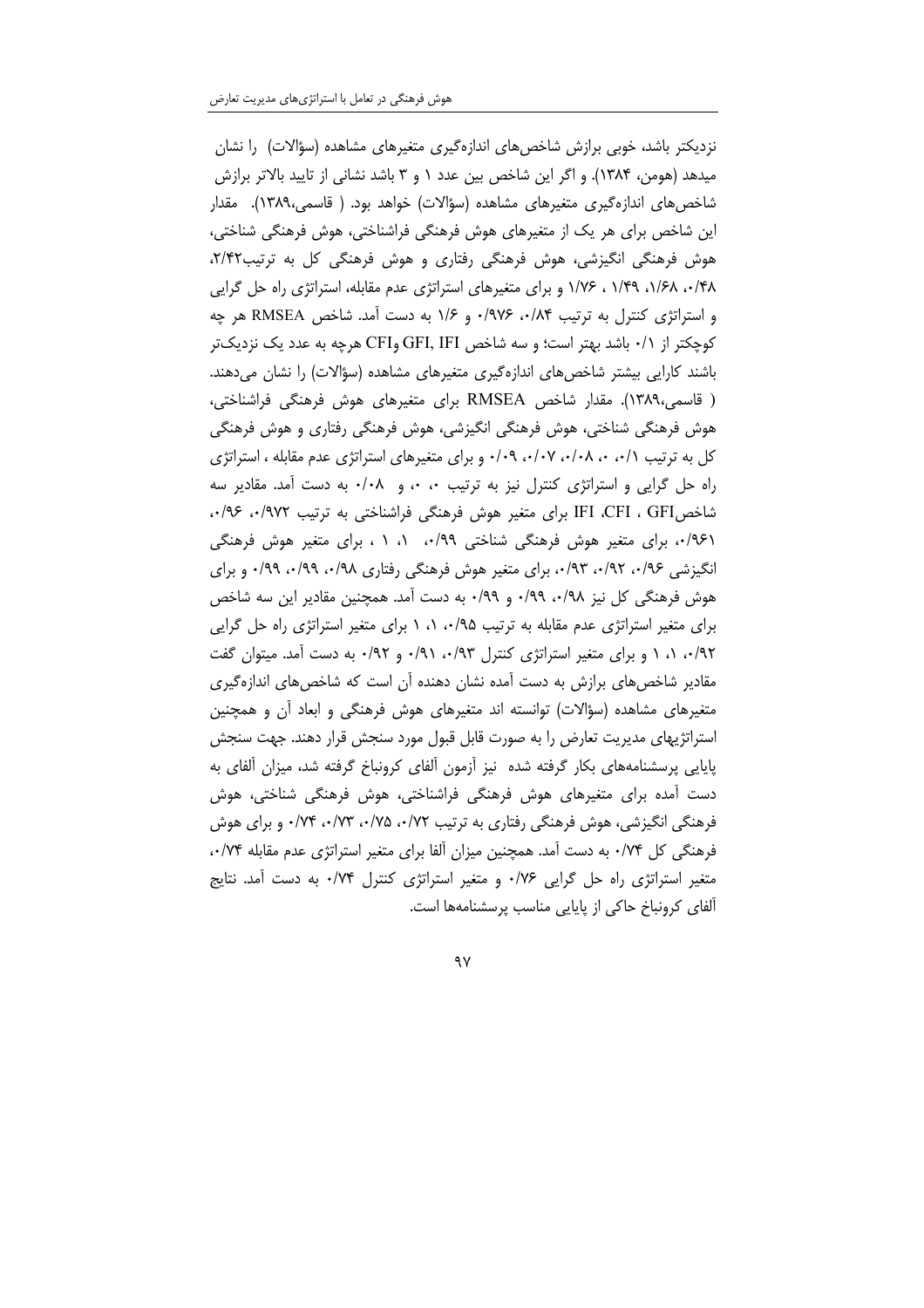بررسی ویژگیهای جمعیت شناختی نشان داد اکثر پاسخ دهندگان (۵۱/۵ درصد) زن بوده، همچنین نیمی از آنان(۵۰ درصد) دارای مدرک کارشناسی و پست سازمانی کارشناسی می باشند . بیشتر افراد مورد مطالعه(۰/۸-۴۰درصد افراد) در فاصله سنی ۳۰ تا ۴۰ سال بوده و اکثر آنها (۴۱/۳ درصد) دارای سنوات خدمت کمتر از ۱۰ سال هستند. میانگین هوش فرهنگی افراد با انحراف معیار ۰/۵۵، برابر با ۲/۳۳ بود. با توجه به اینکه نقطه برش پرسشنامه ی به کار گرفته شده در تحقیق عدد ۳ میباشد و هر چه میانگین به دست آمده بیشتر از ۳ باشد وضعیت متغیر در جامعه مورد بررسی بهتر میباشد، بنابراین متغیر هوش فرهنگی با داشتن میانگین کمتر از ۳ در وضعیت مطلوبی قرار ندارند. در بررسی راهکارهای حل تعارض، نتایج حاصل از پژوهش نشان داد که از میان راهبردهای مدیریت تعارض، راهبرد راه حل گرایی با نمره ۳/۱و انحراف معیار۵۸/۰ غالبترین راهبرد کارکنان بوده و پس از این راهبرد، راهبرد عدم مقابله با نمره ۲/۷۷ و انحراف معیار ۰/۷۳ و در نهایت راهبرد کنترل با نمره ۲/۳۳ و انحراف معیار۵۱/۰ مورد استفاده کارکنان قرار میگیرند. یکی از مهم ترین و کاربردی ترین جنبههای مطالعات فرهنگی، بررسی تأثیر عوامل جمعیت شناختی بر متغیرهای تحقیق است. در این راستا قبل از بررسی سؤالات پژوهش، تأثیر عوامل جمعیت شناختی شامل سن، سنوات خدمت، پست سازمانی و سطح تحصیلات بر متغیر هوش فرهنگی با استفاده از آزمون تحلیل و واریانس و آزمون t برای نمونههای مستقل بررسی شد. خروجی این آزمونها در جداول زیر نشان داده شده است.

جدول ۱-أزمون تحلیل واریانس برای مقایسه میانگین تفاوت هوش فرهنگی بر حسب سن، سنوات خدمت، پست سازمانی و سطح تحصیلات

| سطح معناداري         | F     | منبع تغييرات |
|----------------------|-------|--------------|
| ۱۰۵۶.                | ۲/۵۸  | سن           |
| $\cdot/\cdot\Delta$  | Y/FYY | سنوات خدمت   |
| $\cdot/\lambda$ 9    | ۱/۶۸  | پست سازمانی  |
| $\cdot/\delta\Delta$ | ۱/۶۹۵ | سطح تحصيلات  |

۹λ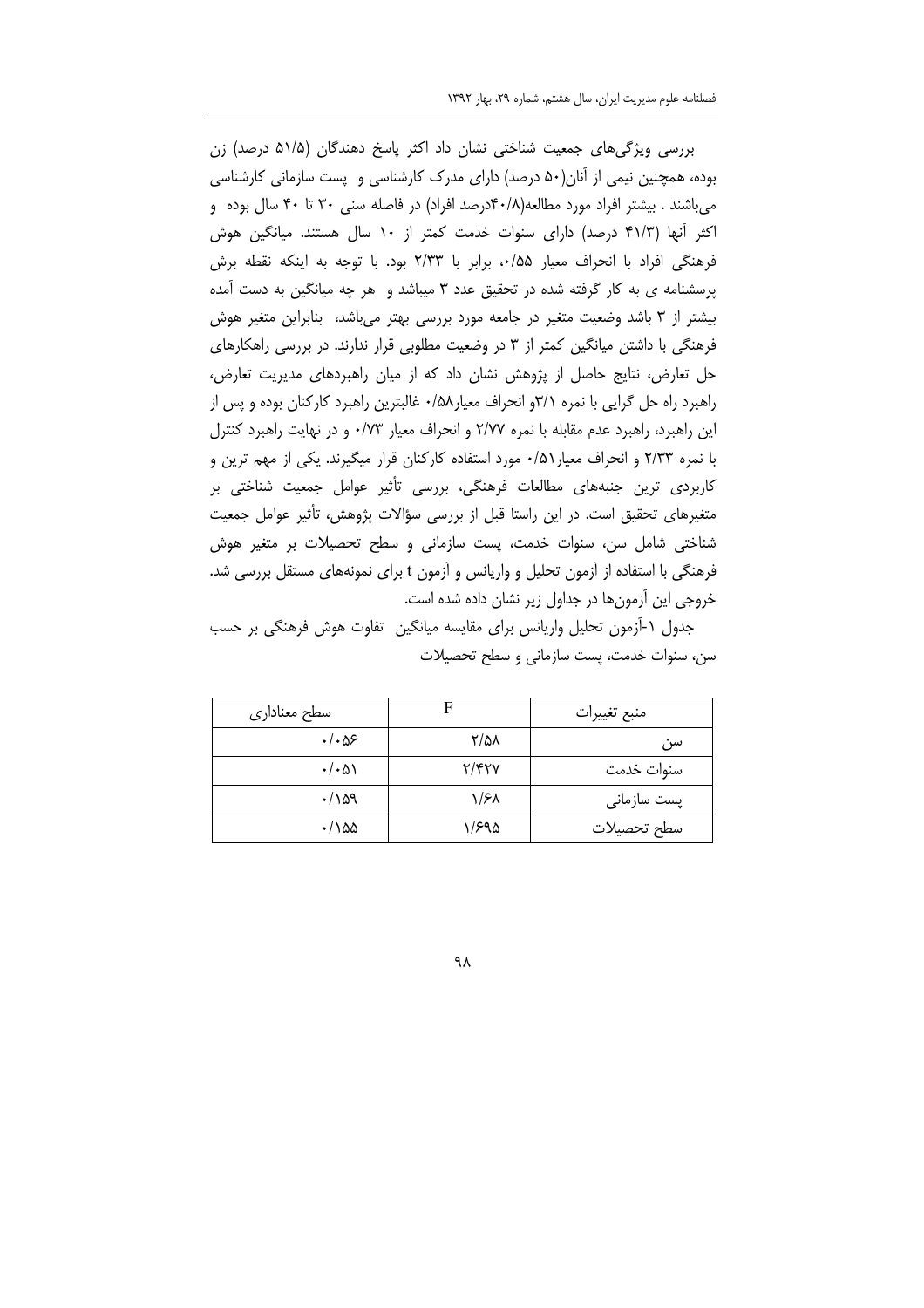از آنجایی که سطح معناداری به دست آمده برای هوش فرهنگی در مورد تمامی متغیرها بیشتر از ۰/۰۵ میباشد میتوان گفت با اطمینان ۹۵ درصد، هوش فرهنگی با سن و سنوات خدمت ،یست سازمانی و سطح تحصیلات ارتباط معناداری ندارد.

|              | $\cdots$                 | د ۰                    | . .<br>ີ                    | ں ،ر ب<br>$\bullet\bullet$ | ر رب<br>. رب |
|--------------|--------------------------|------------------------|-----------------------------|----------------------------|--------------|
| سطح          | درجه                     |                        | أزمون لون(همساني واريانسها) |                            | مؤلفهها      |
| معناداري     | أزادى                    |                        | معنادارى                    |                            |              |
| $\cdot$ /۳۲۹ | $\overline{\phantom{a}}$ | $-\cdot$ /9 $\gamma$ 9 | $\cdot$ /195                | ۱/۷۱۹                      | هوش فرهنگے   |

جدول ۲. آزمون t مستقل برای مقایسه میانگین هوش فرهنگی بر حسب جنسبت

با توجه به اینکه سطح معناداری برای هوش فرهنگی در ارتباط با متغیر جنسیت بیشتر از ۰/۰۵ میباشد میتوان گفت با اطمینان ۹۵ درصد، هوش فرهنگی با جنسیت ارتباط معنادار ندارد و بین میانگین هوش فرهنگی زنان و مردان تفاوت معناداری مشاهده نمیشود.

بررسی سؤالهای پژوهش

• أيا بين هوش فرهنگي كاركنان و استراتژيهاي حل تعارض أنها رابطه معنادار وجود دارد؟

برای پاسخگویی به این سؤال از ضریب همبستگی پیرسون استفاده شد، با توجه به جدول ۳ سطح معنی داری به دست آمده برای بررسی ارتباط بین هوش فرهنگی و استراتژی عدم مقابله ۰/۰۱۱میباشد. بنابراین میتوان گفت در سطح اطمینان ۹۵ درصد بین هوش فرهنگی کارکنان و بکارگیری استراتژی عدم مقابله توسط آنان رابطه معنادار وجود دارد این رابطه مستقیم و با ضریب همبستگی ۰/۲۷است.همچنین سطح معناداری به دست آمده برای بررسی ارتباط بین هوش فرهنگی و استراتژی راه حل گرایی ۱/۰۰۰ میباشد. بنابراین می توان گفت در سطح اطمینان ۹۹ درصد بین هوش فرهنگی کارکنان وبکارگیری استراتژی راه حل گرایی توسط آنان رابطه معنادار وجود دارد این رابطه مستقیم و با ضریب همبستگی ۰/۴۴۸ است. علاوه بر این سطح معنی داری به دست آمده برای بررسی ارتباط بین هوش فرهنگی و استراتژی کنترل ۰/۰۱۱ میباشد. بنابراین میتوان گفت در سطح اطمینان ۹۵ درصد بین هوش فرهنگی کارکنان و بکارگیری استراتژی کنترل توسط آنان رابطه معنادار وجود دارد این رابطه مستقیم و با ضریب همبستگی ۰/۲۷۲ست.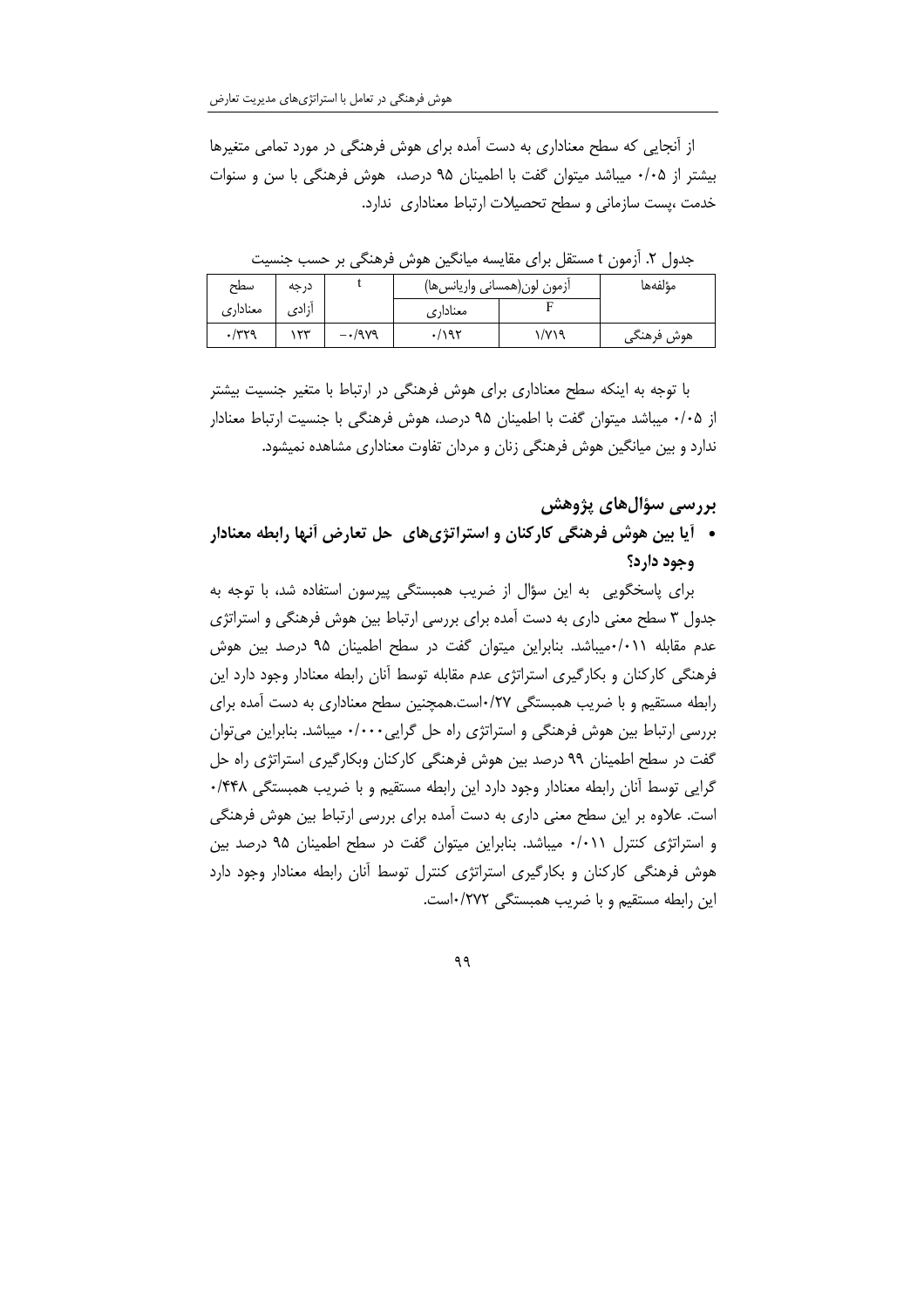| ر ں<br><br>د ر ر ب<br>ی…ں ر ں ر<br>$\cdots$<br>. |                      |                   |            |               |  |
|--------------------------------------------------|----------------------|-------------------|------------|---------------|--|
| كنترل                                            | راہ حل گرایی         | ا عدم مقابله      | هوش فرهنگی |               |  |
| $* \cdot$ /۲۷۲                                   | ***/44               | $*VY$             |            | هوش فرهنگی    |  |
| $\cdot/\cdot$ )                                  | $\cdot/\cdot\cdot$   | $\cdot/\cdot$ ) ) |            |               |  |
| ***/*11                                          | $***$ / $Y\Lambda Y$ |                   |            | عدم مقابله    |  |
| $\cdot/\cdots$                                   | $\cdot/\cdot\cdot$   |                   |            |               |  |
| ***/ YAA                                         |                      |                   |            | اراه حل گرایی |  |
| $\cdot/\cdot\cdot$                               |                      |                   |            |               |  |
|                                                  |                      |                   |            | كنترل         |  |

جدول۳– ضریب همبستگی بین هوش فرهنگی و استراتژیهای مدیریت تعارض

\* Correlation is significant at the 0.05 level (2-tailed).

\*\* Correlation is significant at the 0.01 level (2-tailed).

• آیا بین ابعاد هوش فرهنگی کارکنان و استراتژیهای حل تعارض أنان، رابطه معنادار وجود دارد؟

برای پاسخگویی به این سؤال نیز از ضریب همبستگی پیرسون استفاده شد. جدول ۴ نتايج اين آزمون را نشان ميدهد. خروجي نرم افزار حاكي از آن است كه سطح معنى داري به دست آمده برای بررسی ارتباط بین ِهوش فرهنگی فراشناختی، رفتاری ،شناختی و استراتژی عدم مقابله کمتر از ۰/۰۵ میباشد. و سطح معناداری به دست آمده برای بررسی ارتباط بین هوش فرهنگی انگیزشی و استراتژی عدم مقابله بیشتر از ۰/۰۵ میباشد . بنابراین میتوان گفت در سطح اطمینان ۹۵ درصد بین هوش فرهنگی شناختی، فراشناختی، رفتاری و استراتژی عدم مقابله ارتباط معنادار و مستقیم وجود دارد. و بین هوش فرهنگی انگیزشی و استراتژی عدم مقابله رابطه معنادار وجود ندارد.همچنین عدد معنی داری به دست آمده برای بررسی ارتباط بین هوش فرهنگی فراشناختی، رفتاری ،شناختی و استراتژی راه حل گرایی کمتر ۰/۰۱ و کمتر میباشد. و عدد معناداری به دست آمده برای بررسی ارتباط بین هوش فرهنگی انگیزشی و استراتژی راه حل گرایی بیشتر از ۰/۰۱ میباشد . بنابراین میتوان گفت در سطح اطمینان ۹۹ درصد بین هوش فرهنگی شناختی، فراشناختی، رفتاری و استراتژی راه حل گرایی ارتباط معنادار و مستقیم وجود دارد. و بین هوش فرهنگی انگیزشی و استراتژی عدم مقابله رابطه معنادار وجود ندارد.و در نهایت عدد معناداری به دست آمده برای بررسی ارتباط بین هوش فرهنگی شناختی و رفتاری با استراتژی کنترل کمتر از ۰/۰۵ میباشد و عدد معناداری به دست آمده برای بررسی ارتباط بین هوش فرهنگی انگیزشی و هوش فرهنگی فراشناختی با استراتژی کنترل بیشتر از ۰/۰۵ میباشد بنابراین میتوان گفت در سطح اطمینان

 $\mathcal{L}$ .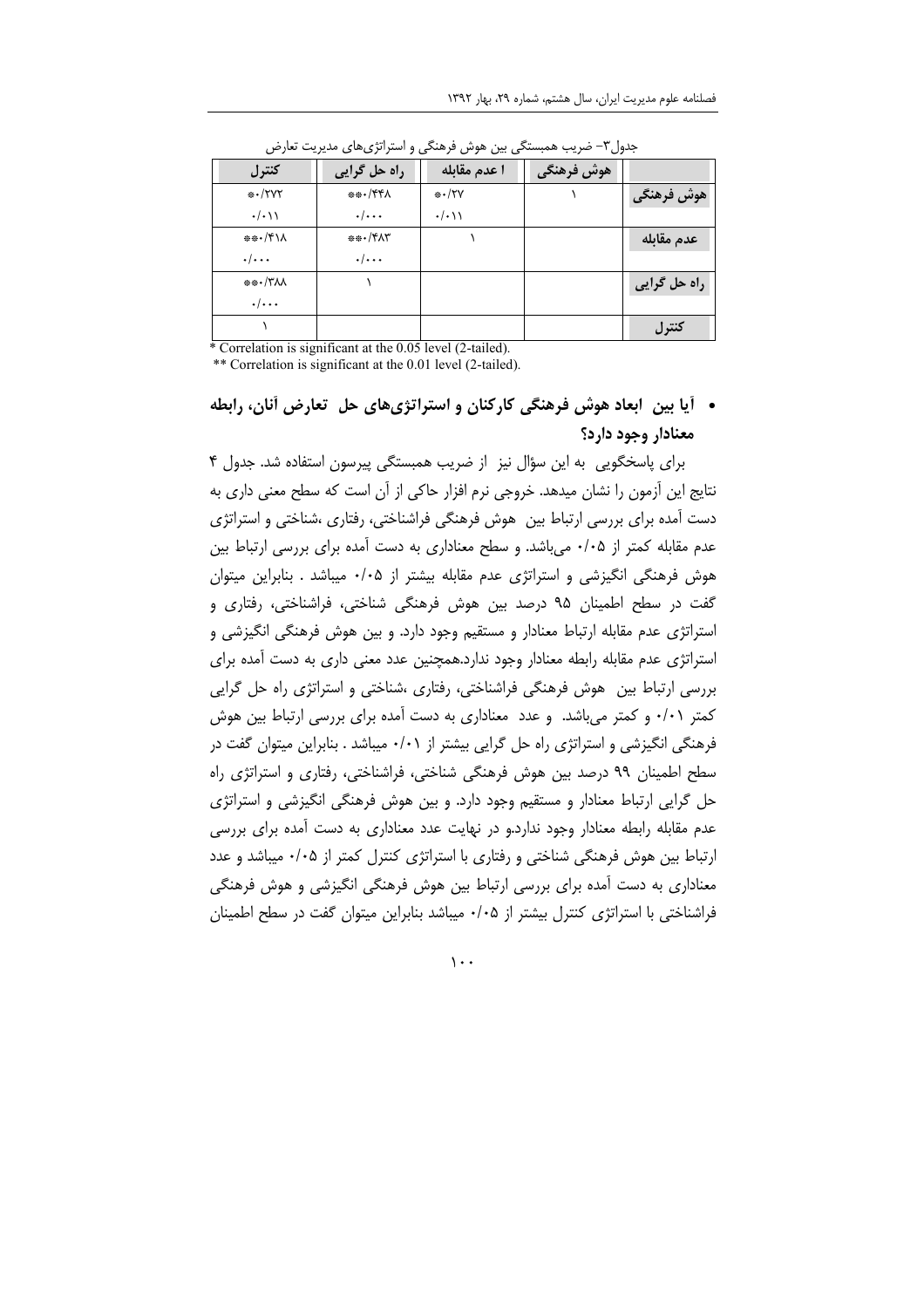۹۵ درصد هوش فرهنگی رفتاری و هوش فرهنگی شناختی با استراتژی کنترل ارتباط معنادار و مستقیم دارند. و هوش فرهنگی انگیزشی و هوش فرهنگی فراشناختی با استراتژی کنترل رابطه معنادار ندارند.

|             | فراشناختی | انگیزشی             | رفتاري                | شناختی             | عدم                  | راه حل               | كنترل                         |
|-------------|-----------|---------------------|-----------------------|--------------------|----------------------|----------------------|-------------------------------|
|             |           |                     |                       |                    |                      |                      |                               |
|             |           |                     |                       |                    | مقاىلە               | گرایی                |                               |
|             |           |                     |                       |                    |                      |                      |                               |
| فراشناختي   |           | $*$ ./۲۴۱           | $*$ ./٢۴٧             | $*$ . $1557$       | $*$ . $150$          | $***.$ /۴۴۳          | $\cdot/\Delta r$              |
|             |           | $. / \times \Delta$ | .7.71                 | $\cdot/\cdot$ \۴   | $\cdot/\cdot$ \ \    | $\cdot/\cdot\cdot$   | $\cdot/\lambda$ ay            |
| انگیزشی     |           | ١                   | ۰/۱۸۵                 | .19                | $\cdot/\cdot$ $\vee$ | .199                 | .1155                         |
|             |           |                     | $\cdot/\cdot\sqrt{2}$ | $\cdot/\cdot$ YY   | ۰/۴۶۷                | ۰/۰۶۴                | .754                          |
| رفتاري      |           |                     |                       | $**.$ Are          | $*$ ./۲۱۶            | $**$ . $775$         | $*$ ./٢۵١                     |
|             |           |                     |                       | $\cdot/\cdot\cdot$ | $\cdot/\cdot$ ۴۵     | $\cdot/\cdot\cdot$   | $\cdot/\cdot$ 19              |
| شناختي      |           |                     |                       |                    | $*$ . $155$          | $**$ ./۳۳            | $*$ . $/707$                  |
|             |           |                     |                       |                    | .77.                 | $\cdot/\cdot\cdot$ ۲ | $\cdot/\cdot\setminus\Lambda$ |
| عدم مقابله  |           |                     |                       |                    | ١                    | $**.$ /۴۸۳           | $\overline{**}$ ./۴۱۸         |
|             |           |                     |                       |                    |                      | $\cdot/\cdot\cdot$   | $\cdot/\cdot\cdot$            |
| راہحل گرایی |           |                     |                       |                    |                      |                      | $**$ ./۳۸۸                    |
|             |           |                     |                       |                    |                      |                      | $\cdot/\cdot\cdot\cdot$       |
| كنترل       |           |                     |                       |                    |                      |                      | ١                             |

جدول۴. ضریب همبستگی بین ابعاد هوش فرهنگی و استراتژیهای مدیریت تعارض

\* Correlation is significant at the 0.05 level (2-tailed).

\*\* Correlation is significant at the 0.01 level (2-tailed).

### نتیجهگیری و بحث

هدف اصلی تحقیق حاضر بررسی ارتباط هوش فرهنگی و ابعاد آن با استراتژیهای حل تعارض افراد میباشد. علاوه بر این در این پژوهش به سنجش میزان هوش فرهنگی افراد، شناسایی سبک غالب مدیریت تعارض آنان و بررسی رابطه بین ویژگیهای جمعیت شناختی افراد با سطح هوش ِ فرهنگی آنان پرداخته شد.نتایج تحقیق حاکی از آن بود که افراد مورد مطالعه هوش فرهنگی نسبتاً پایینی دارند و راهبرد راه حل گرایی غالبترین راهبرد بکارگرفته شده آنها هنگام رویایی با تعارض میباشد. و پس از این راهبرد، راهبردهای عدم مقابله و کنترل بیشترین میزان بکارگیری را دارند. با توجه به اینکه طبق مدل بکارگرفته شده در این پژوهش(مدل پوتنام و ویلسون) راهبرد راه حل گرایی شامل شیوه همکاری و مصالحه است میتوان گفت افراد مورد بررسی بیشتر خواهان همکاری و مصالحه در برخورد با مشکلات و

 $\left| \cdot \right|$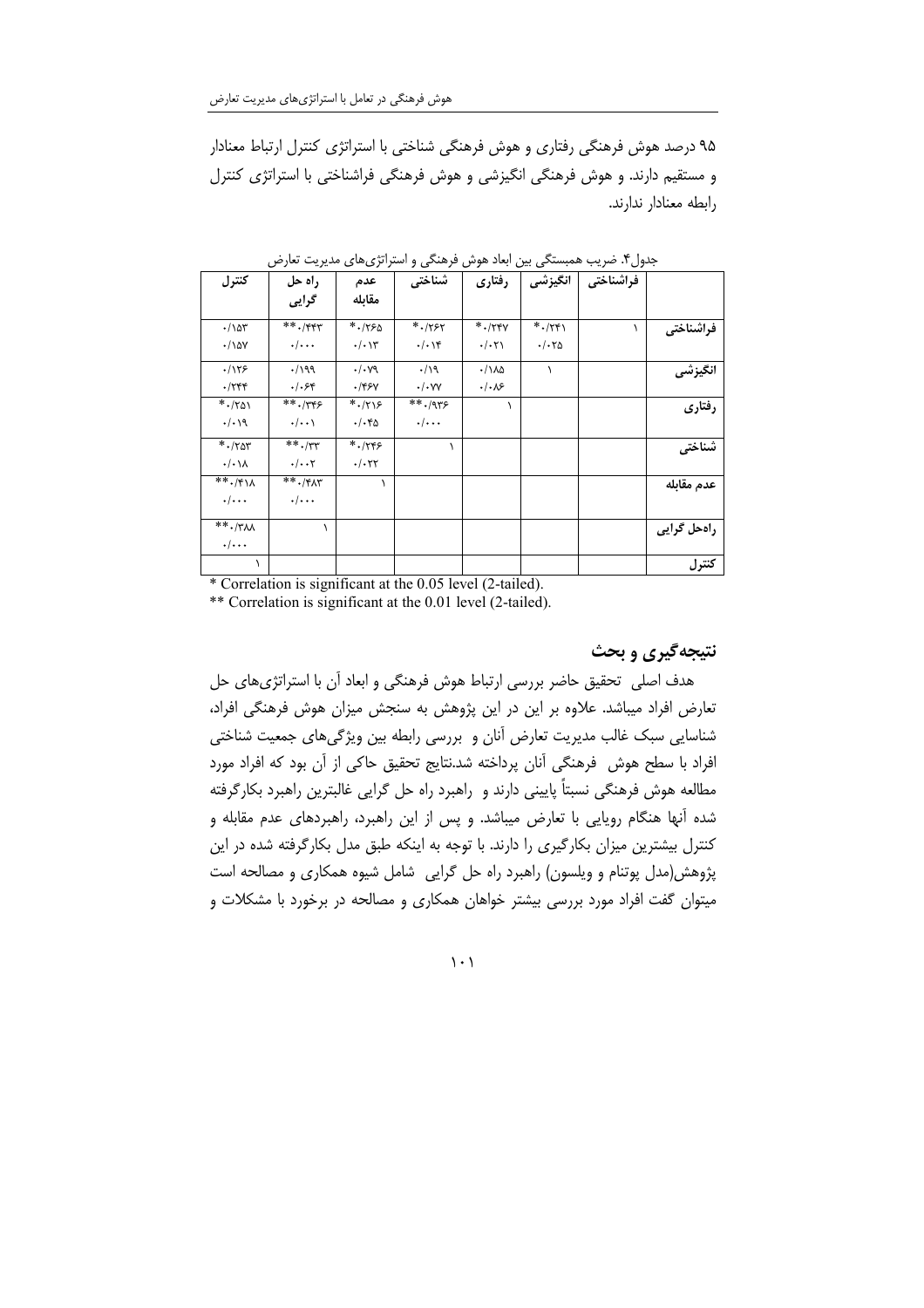حل تعارضات خود هستند این نتیجه پژوهش با نتایج (وطن خواه و همکارانش، ۱۳۸۶) (فرزاد نیا، ۱۳۸۹ )، (Abas, 2010)، ( Gambill, 2008) هم راستا میباشد. ایزدی یزدان آبادی(۱۳۷۲) در پژوهش خود عنو ان کرد که سبک تسلط و تشریک مساعی بیشترین کاربرد را داشته و سبکهای مدارا و احتراز کاربرد کمتری دارند، غفارزاده نیز در سال (۱۳۷۵) در پژوهش خود به این نتیجه رسید که مدیران در استفاده از سبکهای مدیریت تعارض، سبک همکاری را در اولویت نخست و به ترتیب سبکهای مصالحه، مدار ا، اجتناب و تسلط را در اولويتهاى بعدى قرار داده اند. همچنين يافتههاى (Srinivasan & George, 2005) نشان داد که دو سبک محبوب دانشجویان سبکهای رقابت و همکاری بودند. در بررسی رابطه بین هوش فرهنگی و ویژگیهای جمعیت شناختی افراد، نتایج حاکی از آن بود که هوش فرهنگی با جنسیت ارتباط معنادار ندارد و در جامعه مورد مطالعه سطح هوش فرهنگی زنان و مردان مشابه هم میباشد، این نتیجه با نتایج تحقیقات (رحیم و همکارانش ، ۱۳۹۰)، (ودادی و غفاری، ۱۳۸۸)، (سبحانی و همتاییان، ۱۳۹۱) هم سو میباشد.در حالی که رضائیان و نائیجی(۱۳۹۱) ادعا کردند که بین برخی از ابعاد هوش فرهنگی و جنسیت ارتباط معناداری وجود دارد به این معنا که زنان از هوش فرهنگی ارتباطی بالاتری نسبت به مردان برخوردارند. علاوه بر این در پژوهش حاضر بین هوش فرهنگی با سن و سنوات خدمت ، پست سازمانی افراد و سطح تحصیلات أنان ارتباط معناداری دیده نشد. (سبحانی و همتاییان، ۱۳۹۱)، (ودادی و غفاری، ۱۳۸۸) نیز بیان کردند که سن ، میزان تحصیلات و پست سازمانی با هوش فرهنگی ارتباط معناداری ندارد. در حالیکه رضائیان و نائیجی(۱۳۹۱) به این نتیجه رسیدند که با بالا رفتن سن افراد، هم شناخت اًنها از سایر فرهنگها و هم اعتماد به نفس أنها در تعاملات میان فرهنگی افزایش مییابد. در پاسخگویی به سؤال اول پژوهش، نتایج نشان داد که بین هوش فرهنگی کارکنان و سبکهای مدیریت تعارض أنان ارتباط معنادار وجود دارد و همبستگی بین هوش فرهنگی و سبک راه حل گرایی بیشتر از دو سبک دیگر میباشد. فرزاد نیا در سال ۱۳۸۹، بیان کرد که عامل فرهنگ و شرایط محیط کاری نقش بسیار تاثیر گذار و غیر قابل انکاری در انتخاب سبک مدیریت تعارض توسط افراد دارد. ودادی و غفاری(۱۳۸۸) نیز به این نتیجه رسیدند که بین هوش فرهنگی و سبک رهبری رابطه مدار – وظيفه مدار مديران ارتباط معنادار وجود دارد و مديران داراي هوش فرهنگي بالا رهبرانی رابطه مدار هستند.در حالی که سبحانی و همتاییان(۱۳۹۱) به این نتیجه رسیدند که بین هوش فرهنگی مدیران و ادراکات کارکنان از سبک رهبری اصیل أنان ارتباط معناداری وجود ندارد. همچنین در پاسخگویی به سؤال دوم پژوهش نتایج حاکی از آن بود که جز بعد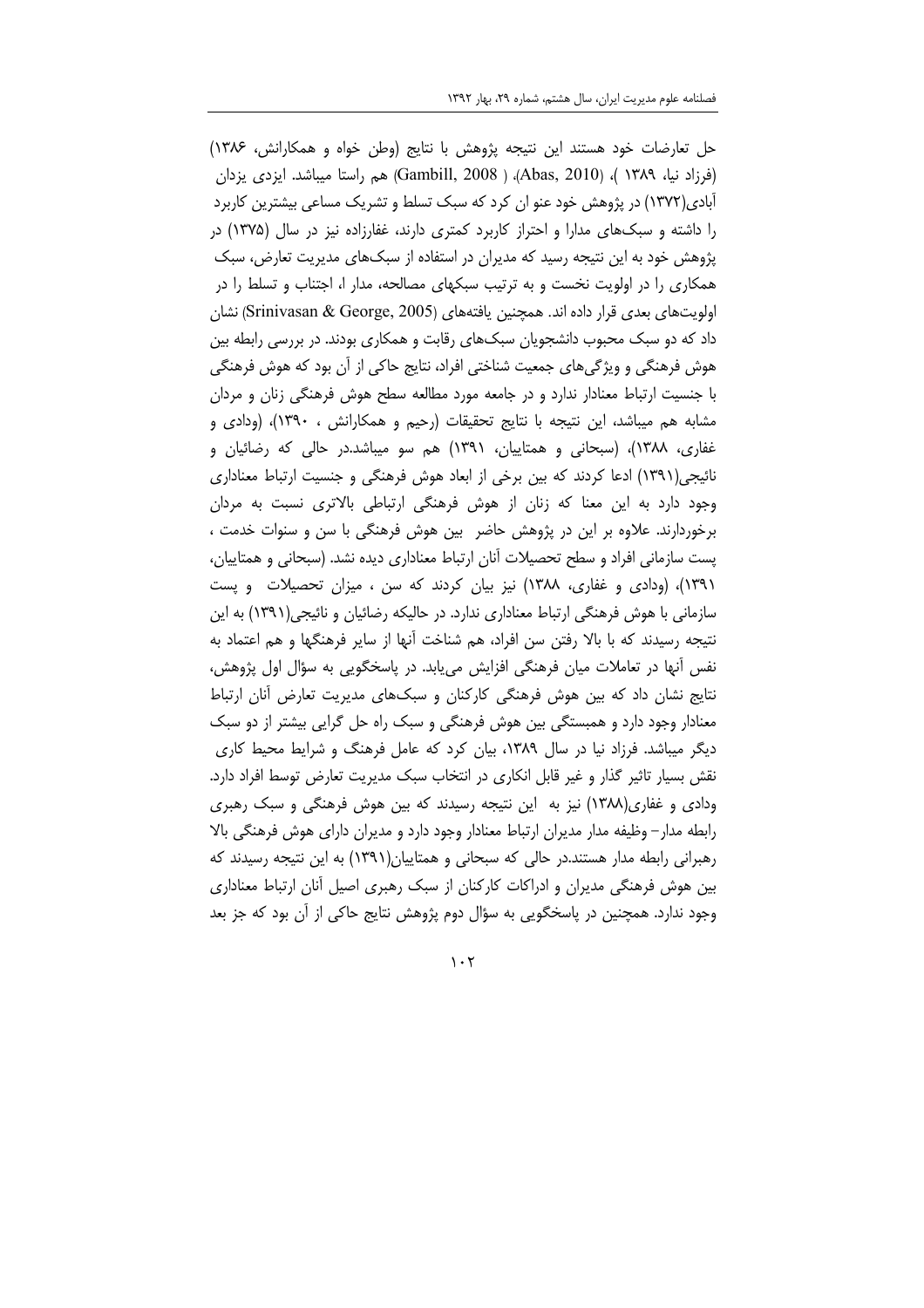انگیزشی تمام ابعاد هوش فرهنگی با دو استراتژی عدم مقابله و استراتژی راه حل گرای ارتباط معنادار و مستقیم دارند. همچنین دو بعد رفتاری و شناختی هوش فرهنگی با استراتژی کنترل ارتباط معنادار و مستقیم دارند در حالی که ابعاد انگیزشی و فراشناختی با این استراتژی رابطه معنادار ندارند.بنابراین به طور قطع میتوان نتیجه گرفت که از دیدگاه افراد مورد بررسی بعد انگیزشی هوش فرهنگی با هیچ کدام از استراتژیهای حل مسئله ارتباط معناداری ندارد.كه اين نتيجه پژوهش با يافتههاي(Azizi & Hamidi, 2012) و Rahim et al., (2002) ناهمخوان است، چرا که عزیزی و حمیدی بیان میکنند که ارتباط مستقیم و معنادار بین انگیزش و سبکهای باز وجود دارد اما ارتباط غیر مستقیم معناداری بین انگیزش و سبکهای بسته وجود دارد. رحیم و همکارانش نیز اظهار داشتند که انگیزش با استراتژی حل مسئله ارتباط مثبت دارد. علاوه بر این باربوتو و یو<sup>۲٬</sup>(۲۰۰۶)، نشان دادند که همکاری ارتباط مثبتی با فرایند انگیزش ذاتی دارد، و انگیزش یکی از ابعاد هوش فرهنگی است.انگیزش سرپرستان همچنین با استراتژی حل تعارض آنان ارتباط مثبت دارد که بیشتر از استراتژی همکاری و کمتر از سبک اجتناب در برخورد با زیر دستان خود استفاده میکنند Rahim et (al., 2002). با توجه به اینکه هوش فرهنگی جامعه مورد بررسی کمتر از حد میانگین بدست آمد و از طرفی از دیدگاه این افراد بین هوش فرهنگی انگیزشی و سبکهای مدیریت تعارض رابطهای وجود ندارد در صورتی که وجود این رابطه در تحقیقات دیگر به اثبات رسیده است، میتوان چنین اظهار داشت که نبود علاقه به آزمودن فرهنگهای دیگر و توجه نکردن به فرهنگهای دیگر؛ که میتواند ناشی از پایین بودن اعتماد به نفس در افراد یا عدم توانایی أنها در یادگیری سایر فرهنگها باشد، سبب ضعف هوش فرهنگی انگیزشی افراد شده و این بعد هوش به شدت بر میانگین هوش فرهنگی افراد تأثیر گذاشته و آن را کمتر از حد میانگین نشان داده است. بنابراین تقویت و ارتقاء این بخش از هوش فرهنگی در جامعه مورد مطالعه ضروری به نظر میرسد. یک مفهوم مهم در ارتقاء هوش فرهنگی، ارتقاء احساس خود کارآمدی است. لازم است در افراد احساس اعتماد و اطمینان نسبت به تعامل میان فرهنگی ایجاد کنیم.(Early & Peterson, 2004). بنابراین برگزاری دورهها و کارگاههای آموزشی ایجاد انگیزه و تقویت اعتماد به نفس برای جامعه پژوهش هپیشنهاد میشود. همچنین پیشنهاد میشود که واحد منابع انسانی دانشگاه در زمان استخدام و گزینش افراد با توجه به نقش این هوش در شیوه برخورد افراد با تعارضات و اهمیت تعارض در سازمان، آزمونهای مرتبط با هوش فرهنگی انجام داده و سطح هوش را در افراد بررسی نمایند.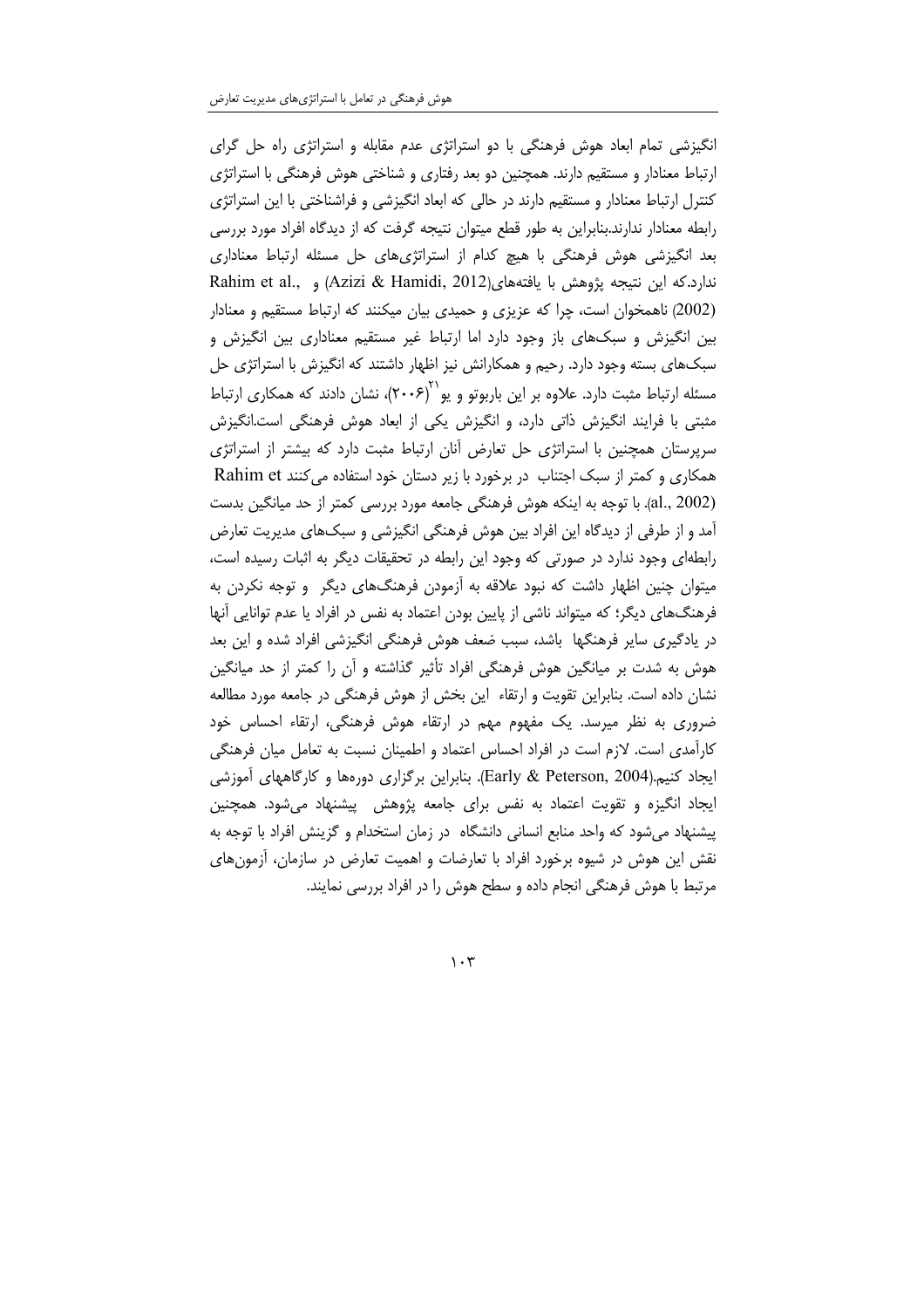## پىنوشت:

- 1. Cultural intelligence
- 2. Conflict Management strategies
- 3. William &s Pradoo
- 4. Putnam & Wilson
- 5. Earley & Ang
- 6. Cognitive Cultural intelligence
- 7. Motivational Cultural intelligence
- 8. Metamotivation Cultural intelligence 9. Behavioural Cultural intelligence
- 10. Conflict managment
- 11. Blake & Moton
- 12. Putnam & Wilson
- 13. Van
- 14. Chun-Sheng
- 15. Samarah, Paul, Mykytyn, & Seetharaman
- 16. Elsaved & Buda
- 17. Lee
- 18. Kejcie and Morgan
- 19. Root mean squared error of approximation
- 20. Goodness-of-fit index
- 21. Incremental fit index
- 22. Comparative fit index
- 23. Barbuto & X

#### منابع

- ابزری، مهدی ؛ اعتباریان، اکبر و خانی، اعظم (۱۳۸۹). تأثیر هوش فرهنگی بر اثربخشی گروهی (مورد مطالعه: شركت فولاد مباركه اصفهان)، *پژوهشنامه مديريت تحول*، سال ٢ ، شماره ۴. صص ۴۱-۲۶. جهانیان، رمضان (۱۳۸۹). بررسی رابطه هوش هیجانی و مدیریت تعارض در مدیران، (پژوهشگر)، فصلنامه مدیریت، سال ۸، صص۸-۱. حدادي، ناجيه؛ اميرتاش، على محمد؛ خواجه صالحاني، مريم؛ اسماعيلي، محمد (١٣٩٠). رابطه بين هوش عاطفی و سبکهای مدارا و اجتناب مدیریت تعارض ٍ در دبیران زن تربیت بدنی منطقه غرب تهران، *پژوهشنامه علوم ورزشی*، سال ۷، شماره ۱۳، صص۴۵-۴۱.
- رحیمی، محمد؛ کشتی دار، محمد؛ خوشبختی، جعفر (۱۳۹۱). سنجش میزان هوش فرهنگی مدیران فدراسیون های منتخب در کشور و بررسی رابطه آن با سبک رهبری تحول آفرین، *مطالعات* مدیریت ورزش، شماره ۱۴، صص۲۰۸-۱۹۱.
- رضائیان، علی؛ نائیجی، محمد جواد (۱۳۹۰). هوش فرهنگی در تعامل با کارآفرینی استراتژیک، مطالعات مديريت راهبردي، شماره ٩.صص ٣٣-١۵.

فزادنیا، فرزانه (۱۳۸۹). سنجش رابطه ی بین هوش هیجانی و سبکهای همکاری و مصالحه در سرپرستان بیمارستان میلاد، *فصلنامه علوم مدیریت ایران*، سال ۵، شماره ۱۹، صص۱۳۳–۱۱۹. قاسمی ، وحید. (۱۳۸۹). *مدلسازی معادلات ساختاری در علوم اجتماعی* ، ت<u>هران</u>، انتشارت جامع شناسان.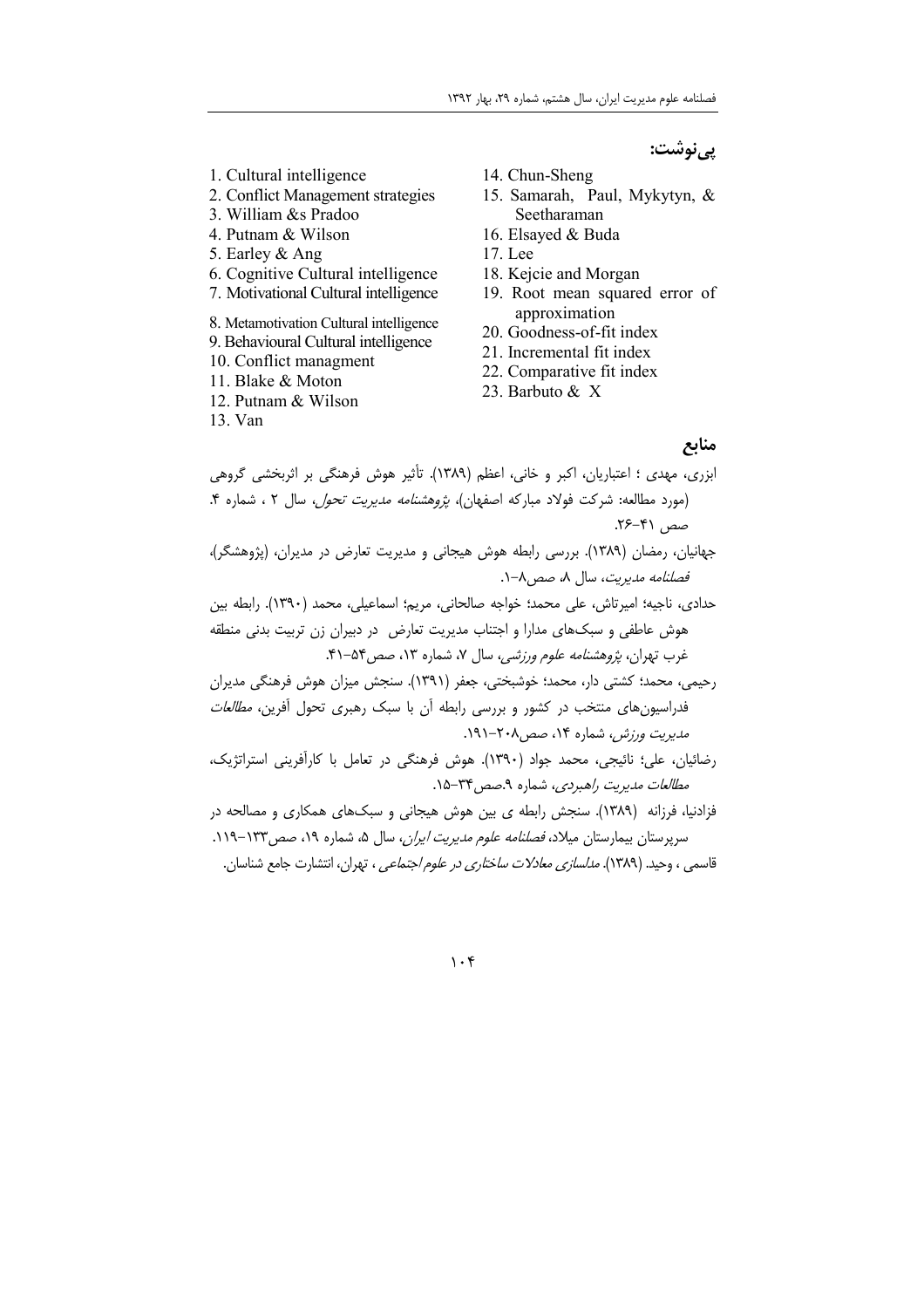كردنوقابي، رسول؛ اشكان، مريم؛ ميرزايي رافع، مهري (١٣٩١). رابطه بين هوش هيجاني و سبك مدیریت تعارض مدیران در مدارس راهنمایی و متوسطه استانهای خراسان رضوی شمال و حنوب*ی، اندیشههای نوین تربیتی،* دوره ۷، شماره ۲، صص ۱۱۱-۹۰.

كشتكاران، على؛ حاتم، ناهيد؛ رضايي، ريتا؛ لطفي، منصوره (١٣٩٠). رابطه بين هوش هيجاني با راهبردهای مدیریت تعارض در مدیران آموزشی و پژوهشی دانشگاه علوم پزشکی شیراز، *مجله* يژوهشي حكيم، دوره١۴، شماره ۴، صص ٢١٨-٢١١.

نائیجی، محمد جواد؛ عباسعلی زاده، منصوره (۱۳۹۰). هوش فرهنگی و رابطه ی آن با ویژگیهای کارآفرینانه ی مدیران سازمانهای غیر انتفاعی در ایران، *فصلنامه توسعه کارآفرینه ,*، سال ۳، شماره ۱۲، صص ۴۴–۲۷.

هومن، حیدرعلی. (۱۳۸۴). مدل یابی معادلات ساختاری با کاربرد نرم افزار لیزرل؛ تهران؛ نشر سمت.

- Abas, N. A. H.(2010). Emotional Intelligence and Conflict Management Styles. The Graduate School University of Wisconsin-StoutA Research Paper Submitted in Partial Fulfillment of the Requirements for the Master of Science Degree Applied Psychology.
- Ang S, Van Dyne L, Koh Ch, Ng K.Y., Templer K.J., Tay Ch & Chandrasekar N.A. (2007). Cultural intelligence: Its measurement and effects on cultural judgment and decision making, cultural adaptation and task performance. Management and organization review.  $3(5)$ ,  $335-371$ .
- Ang, S., Van Dyne, L., Koh, C., & Ng, K. Y. (2004). The Measurement of cultural intelligence. Paper presented at the Academy of Management Meetings Symposium on Cultural Intelligence in the 21st Century, New Orleans, LA.
- Barbuto, J. & Ye, X. (2006). Sources of motivation, interpersonal conflict management styles & leadership effectiveness: A structural model. Psychological Reports, 98(1), 3-20.
- Bibikova., A & Kotelnikov, V. (2006). Cultural intelligence (CQ): skills. knowledge, arts and Available from www.1000ventures.com/the key to leveraging the power of diversity.htm.
- Callanan, G. A., Benzing, C. D., & Perri, D. F. (2006). Choice of conflict-handling strategy: A matter of context. Journal of Phychology, 140(3), 269-288.
- Cheng, L. (2007). Cultural Intelligence (CQ): A Quest for Cultural Competence Communication Disorders Ouarterly, 29(1), 36-42.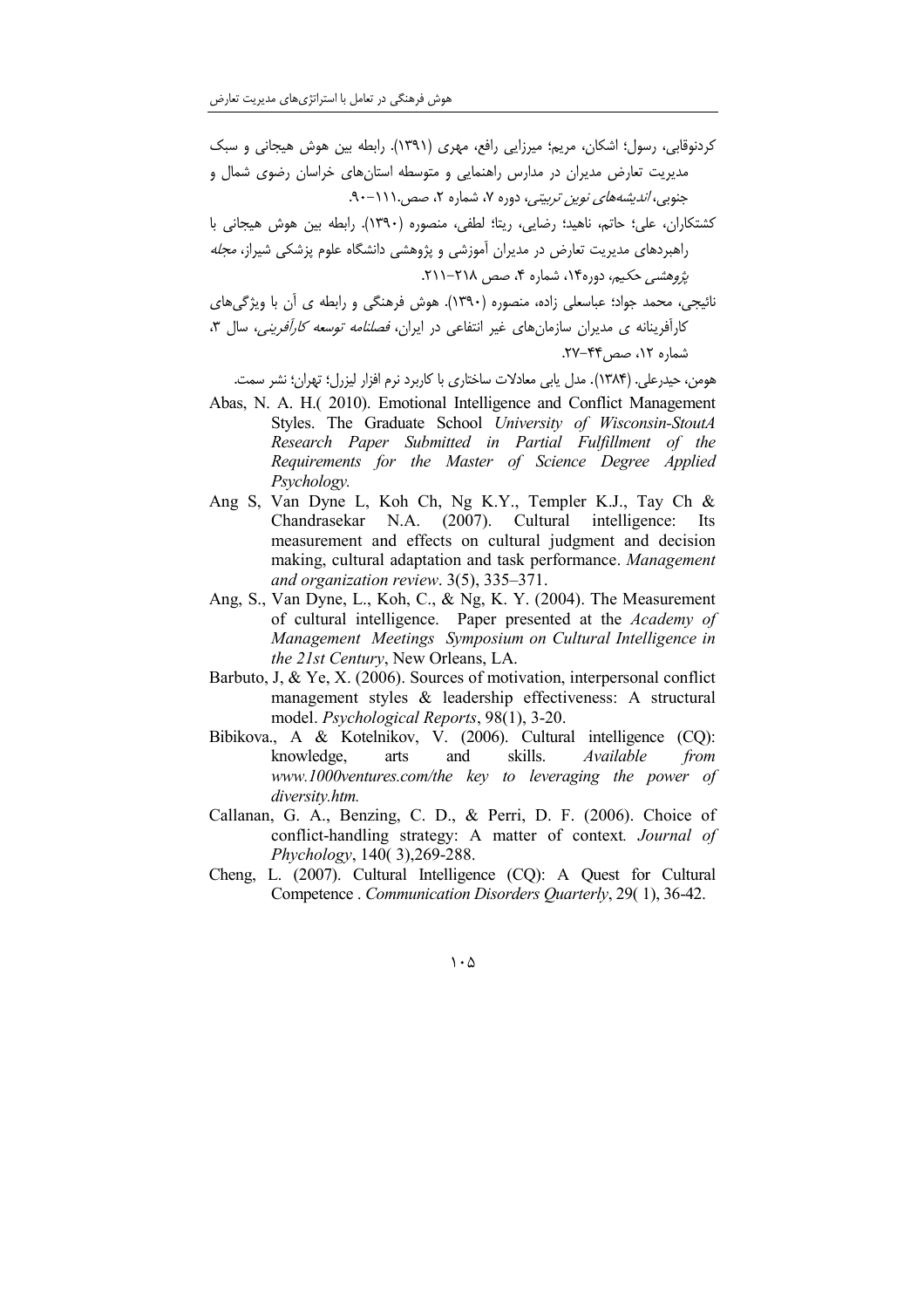- Chun-Sheng, Yu., Sardessai, R., Jing-Hua, Z. (2006). Relationship of emotional intelligence with conflict management styles: An empirical study in china. International Journal of Enterprise Development. 3(1-2), 19-24.
- Crawford-Mathis, K. J. (2009). The relationship between cultural intelligence and self-monitoring personality: A longitudinal study of U.S.-based service learners in Belize. Dissertation Abstracts International, 70(3).
- Deng L, & Gibson P.  $(2008)$ . A qualitative evaluation on the role of cultural intelligence in cross-cultural leadership effectiveness. International Journal of Leadership Studies, 3, 181-197.
- Earley, P.C & Peterson, S.R (2004). The Elusive Cultural Chameleon: Cultural Intelligence as a New Approach to Intercultural Training for the Global Manager. Academy of Management Learning and Education, 3(1), 100-115.
- Earley, P. C. & Ang, S. (2003). Cultural Intelligence, Stanford University Press: Stanford, CA.
- Elsayed-Ekhouly, S. M., & Buda, R. (1996). Organizational conflict: a comparative analysis of conflict styles across cultures. The International Journal of Conflict Management, 7(1), 71-81.
- Gambill, Christopher, R. (2008), Emotional Intelligence and Conflict Management Style among Christian Clergy.Ph.D. Disseration.Retivied from www.proquest database.com
- Holt, J. L., & Devore, C. J. (2005). Culture, gender, organizational role, and styles of conflict resolution: A meta-analysis. International Journal of Intercultural Relations, 29 (1), 165-196.
- Imai. R. & Gelfand M.J. (2007). The culturally intelligence negotiator: the impact of CO on intercultural negotiation effectiveness. MR Thesis. University of Maryland.
- Kaushal, R., & Kwantes, C. T. (2006). The role of culture and personality in choice of conflict management strategy. Internatinal Journal of Intercultural Relations, 30(5), 579-603.
- Lee, F, M . (2003). Conflict Management Styles and Emotional Intelligence of Faculty and Staff at a Selected College in Southern Taiwan.Ph.D. Dissertation .Retrieved from www.proquest database .com
- Ng, K.Y., Van Dyne, L., Ang, S. (2012) Cultural Intelligence: A Review, Reflection and Recommendations For Future Reserch, In A.M. Ryan, F.T.L. Leong, & F.L. Oswald (Eds). Conducting Multinational Researcb: Applying Organizational Psychology in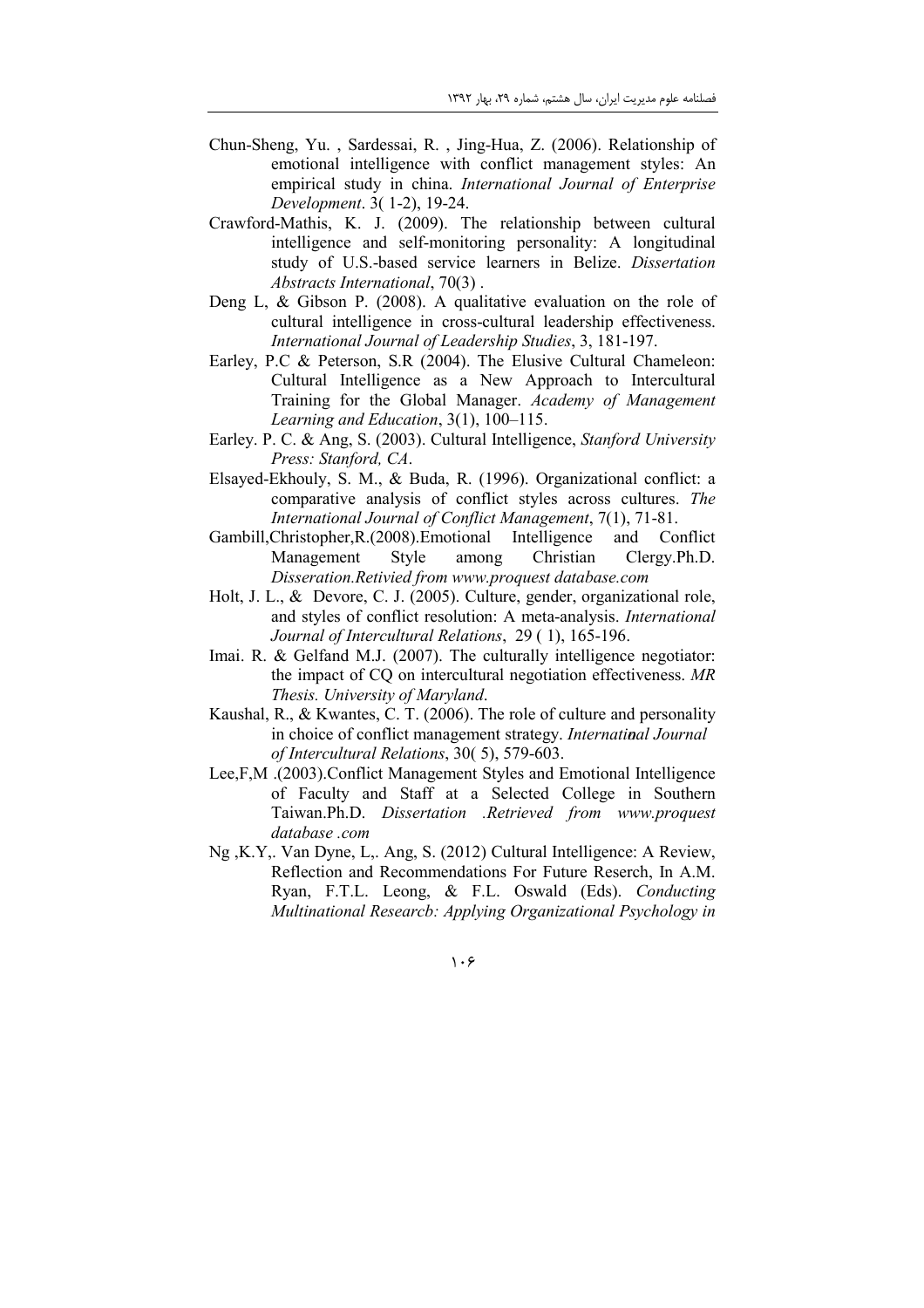the Workplace , Washington, DC, American Psychological Association. 29-58

- Plum E, Achen B, Dræby I & Jensen I. (2007). Cultural intelligence: a concept for bridging and benefiting from cultural differences. **B**ørsens Forlag, Copenhagen. Available from www.culturalintelligence.org/cqiloapp.pdf
- Putnam, L. L., & Wilson, C. E. (1982). Communication strategies in organizational conflicts: Reliability and validity of measurement scale. Communication Yearbook, 6, 629-652.
- Rabinz SP (1999). Fondumental of organizational behaviour. 4th ed. Tehran: Azad university.
- Rahim, M. A., Psenicka, c., Polychroniou, P., Zhao, J-H, Yu, C-S, Chan, K. A & Rene van Wyk, R. (2002). A model of emotional intelligence and conflict management studies, The International Journal of Organizational Analysis, 10(4), 302-326.
- Ramirez, A. R. (2010). Impact of Cultural Intelligence Level on Conflict Resolution Ability: A Conceptual Model and Research Proposal, Emerging Leadership Journeys, 3(1), 42-56.
- Robbins, S.P. (2005). Organizational Bhavior. Prentice hall, 11th edition.
- Samarah, 1., Paul, S., Mykytyn, P., & Seetharaman, P. (2002). The collaborative conflict management style and cultural diversity in DGSS supported fuzzy tasks: an experimental investigation. Proceedings of the 361h Hawaii International Conference on System Sciences (HICSS'03), 1-10.
- Susan, S & Hamilton, P . (2007). Conflict management health professions . Journal of professional Nursing, 23.
- Teo. Ang (2005). Cultural Intelligence on the Major Asian Economics the world: Findings from GLOBE.  $45(3)$ ,  $28-41$ .
- Triandis , Harry .C (2006). Cultural Intelligence in Organizations. *Group* & Organization Management, 32(1), 20-26.
- Van Dyne, Ang Soon, Linn Koh, Christine- Yee Ng, koh- J.Templer , Klaus-Tay -Lee, Swee Ling Cheryl-Chandrasekar, N. Anand .(2007). Cultural intelligence: Its Measurement and Effects on Cultural Judgment and Decision Making Cultural Adaptation and Task Performance, Managment and Organization Review,  $3(3)$ ,  $335-371$ .
- Wood, V. F., & Bell, P. A. (2008). Predicting interpersonal conflict resolution styles from personality characteristics, Personality and Individual Differences, 45(1), 126-131.